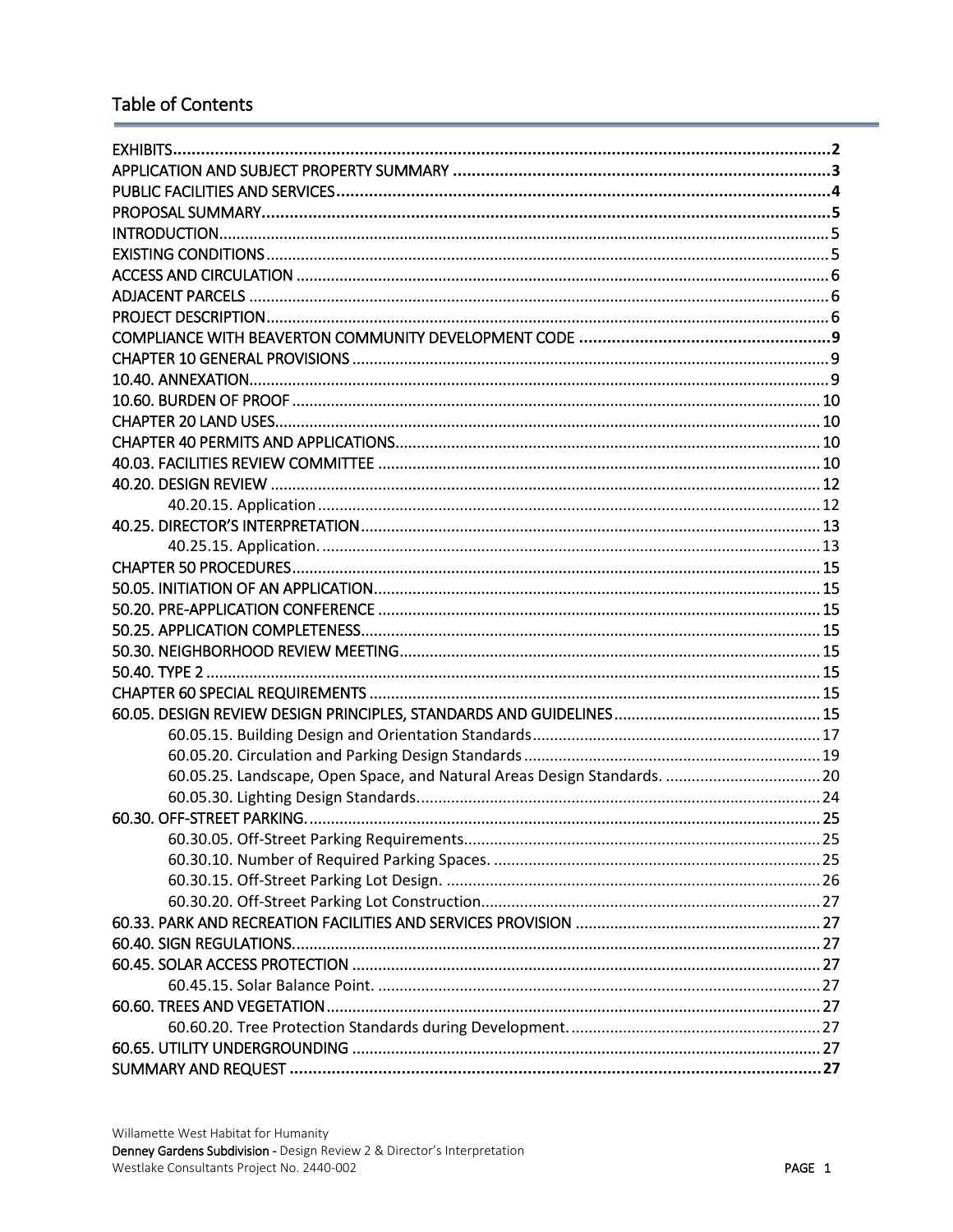# <span id="page-1-0"></span>**EXHIBITS**

I

- A City of Beaverton Land Use Application Forms
- B Tax Map
- C Pre-Application Conference Notes
- D Neighborhood Meeting Documentation
- E Land Use Decision Washington County Case File No. 05-513-PLA/PD/S/D(R)/FP/W/V
- F Recorded Final Plat
- G Lot & Tract Summary Table
- H As-Built Construction Documents
- I Architectural Plan Set
- J Elevation Summary Table
- K Lot 17 Additional Parking Plan
- L Landscaping Plan (Approved By Washington County)
- M Lighting Plan (As-Built)
- N Clean Water Services Pre-Screen Form
- O Condition of Approval Matrix Compliance with Washington County Case File No. 05- 513-PLA/PD/S/D(R)/FP/W/V
- P Landscaping Plan (Lot 1 17, and Tracts B, C, D, and F)
- Q Lighting Plan (Lot 17 Additional Parking Area)
- R Draft Bylaws and CC&Rs of Denney Gardens HOA
- <span id="page-1-1"></span>S Stormwater Parking Area Analysis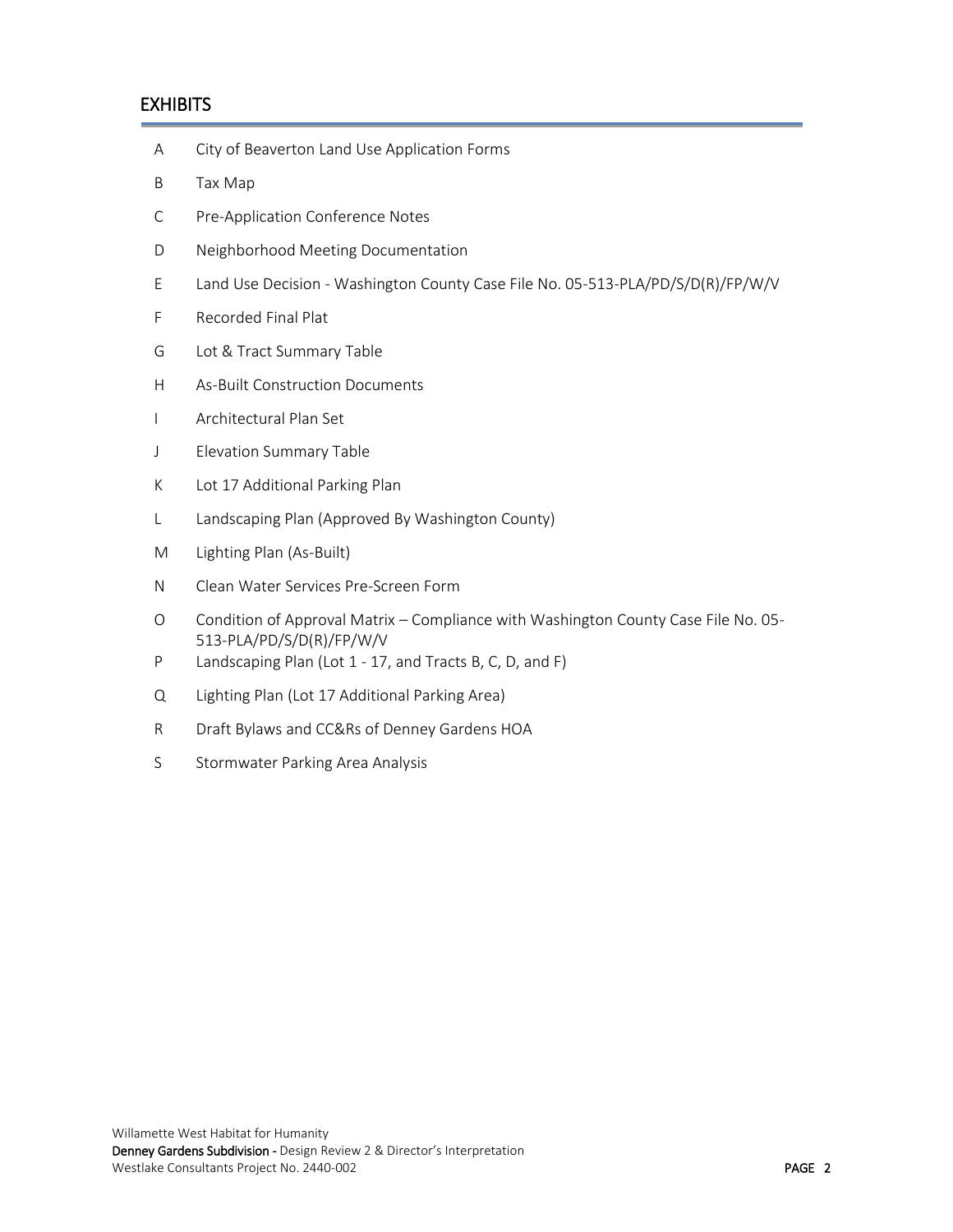| <b>Property Ownership</b>      |                                                                                                                                                                                                  |  |  |
|--------------------------------|--------------------------------------------------------------------------------------------------------------------------------------------------------------------------------------------------|--|--|
| Property Owner/Applicant       | Mark Forker, Executive Director<br>Willamette West Habitat for Humanity<br>5293 NE Elam Young Pkwy., Ste. 140<br>Hillsboro, OR 97124<br>Phone: 503.844.7606<br>Email: MarkForker@HabitatWest.org |  |  |
| Applicant's Representative     | Ken Sandblast, AICP<br>Westlake Consultants, Inc.<br>15115 SW Sequoia Parkway, Suite 150<br>Tigard, OR 97224<br>Phone: 503.684.0652<br>Email: ksandblast@westlakeconsultants.com                 |  |  |
| <b>Tax Assessment Details</b>  |                                                                                                                                                                                                  |  |  |
| Tax Lot Number                 | 1S123BD/03100 through 05400                                                                                                                                                                      |  |  |
| <b>Tax Lot Size</b>            | 2.39 acres                                                                                                                                                                                       |  |  |
| Site Address                   | 9847 SW Denney Rd.<br>Beaverton, OR 97008                                                                                                                                                        |  |  |
|                                | <b>Political Boundaries</b>                                                                                                                                                                      |  |  |
| City                           | Beaverton                                                                                                                                                                                        |  |  |
| County                         | Washington County                                                                                                                                                                                |  |  |
| Planning Information           |                                                                                                                                                                                                  |  |  |
| Zoning Designation             | R5 - Urban Standard Density                                                                                                                                                                      |  |  |
| Comprehensive Plan Designation | NR-SD - Standard Density                                                                                                                                                                         |  |  |
| Community Plan                 | Raleigh Hills Garden Home                                                                                                                                                                        |  |  |
| Neighborhood Association       | Denney Whitford/Raleigh West                                                                                                                                                                     |  |  |
| Urban Growth Boundary          | Inside                                                                                                                                                                                           |  |  |
|                                | <b>Environmental Findings</b>                                                                                                                                                                    |  |  |
| Flood Plain (FEMA 100 yr.)     | Inside Tract G of Recorded Final Plat                                                                                                                                                            |  |  |
| Watershed                      | Fanno Creek-Tualatin River                                                                                                                                                                       |  |  |
|                                | <b>Service Providers</b>                                                                                                                                                                         |  |  |
| Fire Protection                | Tualatin Valley Fire & Rescue District                                                                                                                                                           |  |  |
| Parks                          | Tualatin Hills Park and Recreation District                                                                                                                                                      |  |  |
| School District                | <b>Beaverton School District</b>                                                                                                                                                                 |  |  |

# APPLICATION AND SUBJECT PROPERTY SUMMARY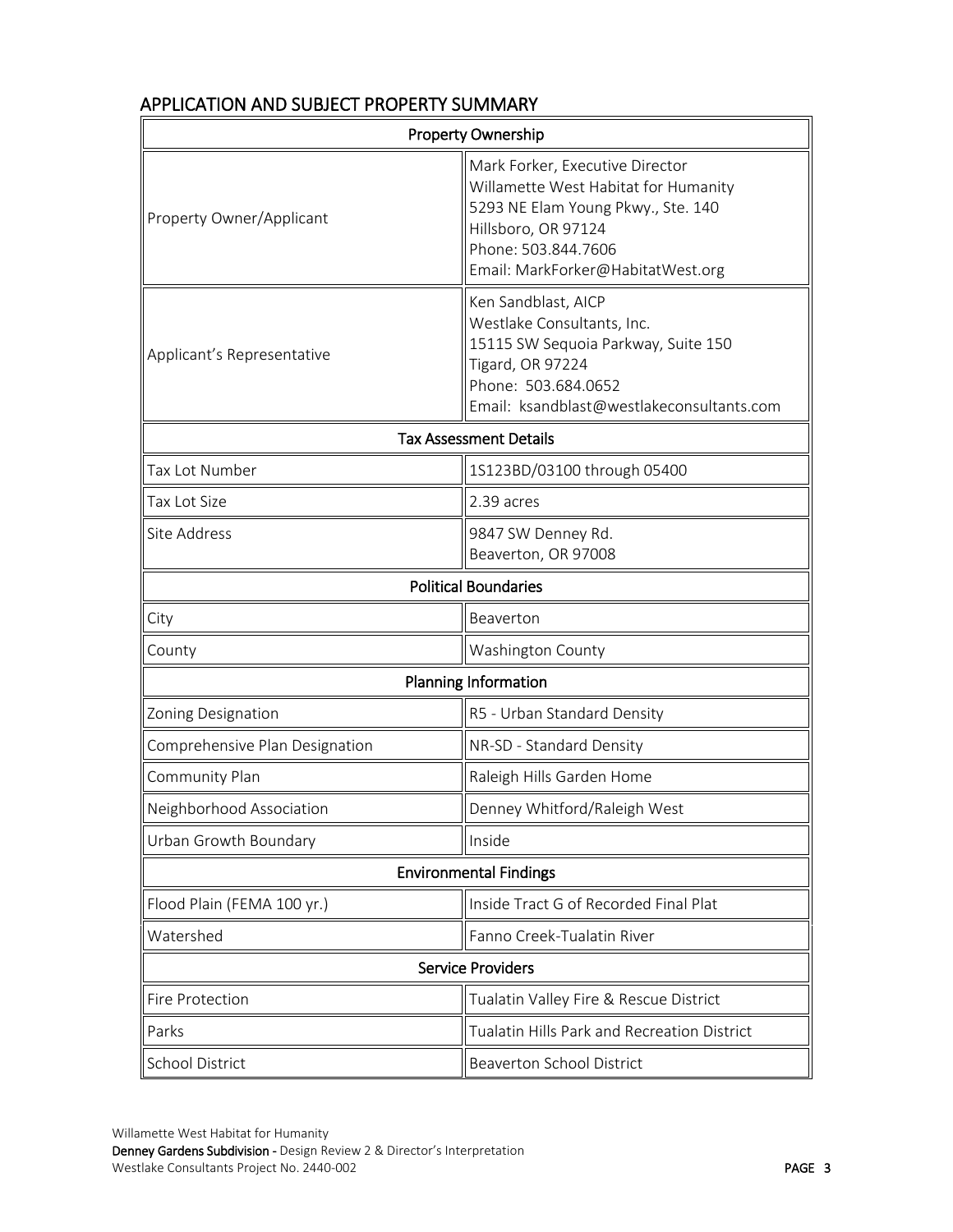| Sewer            | Clean Water Services             |
|------------------|----------------------------------|
| Water            | Tualatin Valley Water District   |
| Police           | Beaverton Police Department      |
| Sanitary Hauler  | Waste Management of Oregon       |
| Transit District | Tri-County Metropolitan (TriMet) |

# <span id="page-3-0"></span>PUBLIC FACILITIES AND SERVICES

- 1. Existing Utilities: The subject property has a full range of urban services immediately available to serve the proposed development. Consistent with prior approval, all utilities have been extended through the subject property. As-Built Construction Documents are provided as Exhibit H. As the proposed townhomes are consistent with prior approval, no modifications to existing services or facilities are required to accommodate the proposed development. A Stormwater Parking Area Analysis for the impervious area proposed on Lot 17 is provided as Exhibit S.
- 2. Streets: The subject property abuts SW Denney Rd. to the south. Two private street tracts, Tract A and Tract E, built following Washington County approval, provide safe and efficient access and egress to all lots.
- 3. Police: The subject property is served by the Beaverton Police Department. The Beaverton Police Department at 4755 SW Griffith Dr. Beaverton, OR 97005, is approximately 2-miles from the subject property.
- 4. Fire and Rescue: The subject property is served by Tualatin Valley Fire & Rescue. Tualatin Valley Fire & Rescue Station No. 70 is located 1.7-miles from the subject property at 8299 SW Beaverton Hillsdale Highway Portland, OR 97225.
- 5. Transit: Tri-met provides bus transit via Route 56-Scholls Ferry Rd. to Portland. Stop ID No. 5182 is located approximately 600-feet from the subject property at the intersection of SW Scholls Ferry and SW Denney Rd.
- 6. Parks: Camille Park is a 12.81-ac re park located 0.6-miles from the subject property, and offers covered picnic shelters, and recreational opportunities, such as tennis courts, as well as .46-miles of trails, providing passive recreational opportunities such as Oregon white oak habitat viewing. Access to the Fanno Creek Greenway on SW Denney Rd. is 0.6-miles from the subject property, providing access to the 1.8-mile stretch of trails between SW Denney Rd. and SW Scholls Ferry Rd, being just a portion of the Fanno Creek Greenway's 15-miles of recreational and commuter trails. Amenities include benches, picnic tables, boardwalks, bridges, and natural and paved trails, as well as passive recreational opportunities, such as wooded wetland, and wildlife viewing. Vista Brook park is a 4.15-acre park located 0.8-miles from the subject property. Vista Brook offers 0.37-miles of trails, as well as two half-court basketball facilities, tennis courts, and two playgrounds. Wonderland Park is a 3.01-acre park located 1.1-miles from the subject property, which provides 0.03-miles of trails, a playground, picnic benches, and a short walking path.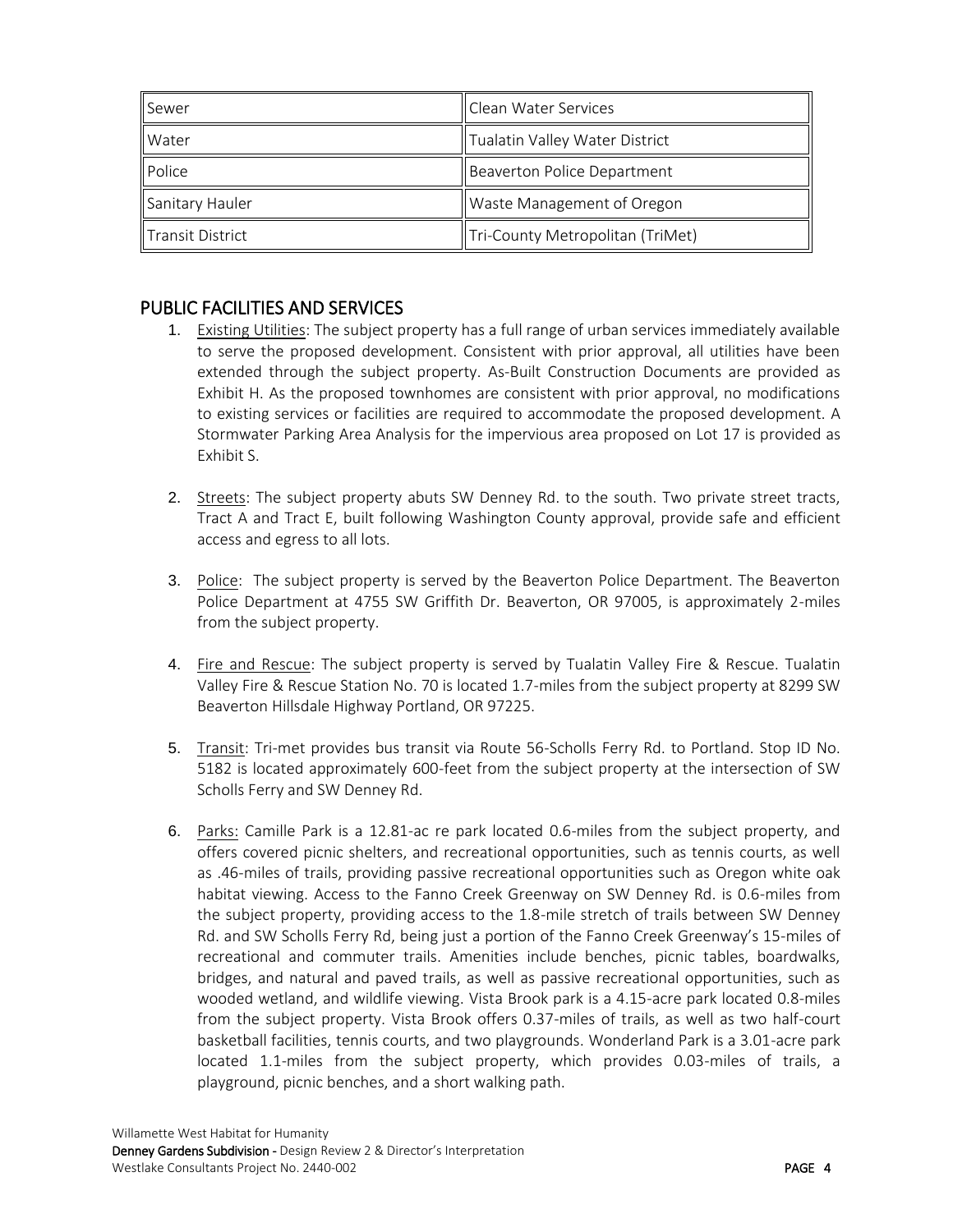# <span id="page-4-1"></span><span id="page-4-0"></span>PROPOSAL SUMMARY **INTRODUCTION**

The subject property, known as the Denney Gardens Subdivision, is located north of SW Denney Rd., west of SW Scholls Ferry Rd., and east of SW Rollingwood Dr. As depicted by Exhibit B, the subject property is identified as Tax Lot 03100 through 05400 of Tax Map 1S123BD.

The Denney Gardens Subdivision was approved and plated under Washington County Case File No. 05- 513-PLA/PD/S/D(R)/FP/W/V, as provided as Exhibit E. A copy of the Denney Gardens recorded final plat is provided as Exhibit F. The subject property was annexed into the City of Beaverton in 2005 by Ordinance No. 4342. The Denney Gardens subdivision was reviewed and approved by Washington County based on an intergovernmental agreement between Washington County and the City of Beaverton. The Final Land Division was approved by City of Beaverton Case File No. LD2007-0042. As per *Section 10.40.4* of the City of Beaverton *Community Development Code,* the previous Washington County approval of the Denney Gardens Subdivision continues to be approved and subject to the Conditions of Approval established by Washington County Case File No. 05-513-PLA/PD/S/D(R)/FP/W/V. As depicted by Exhibit O, the Denney Gardens subdivision maintains compliance with all applicable Conditions of Approval of Washington County Case File No. 05-513-PLA/PD/S/D(R)/FP/W/V. No modifications of the recorded Denney Gardens final plat or existing public improvements are proposed by this Application.

The Denney Gardens subdivision was approved by Washington County for the construction of singlefamily attached townhomes. However, the subject property was annexed into the R5 zoning district of the City of Beaverton. Due to the subject property's complex land use history, and the varying jurisdictional approvals affecting the subject property, this Application requests Director's Interpretation as identified by *Section 40.25.15,* so as to resolve Code interpretation issues. As per Threshold No. 1, as defined by *Section 40.25.15.1.A.1.,* this Application requests the Director interpret the Development Code in writing.

Concurrently, this Application requests Design Review 2 procedure, so as to ensure the 16 proposed affordable single-family attached townhomes are designed and built in compliance with all applicable provisions of the City of Beaverton *Community Development Code.* As per the Pre-Application Conference Notes provided as Exhibit C, this Application qualifies as Design Review 2 as the proposed development is in compliance with all applicable City of Beaverton Design Review standards.

# <span id="page-4-2"></span>EXISTING CONDITIONS

The subject property is located north of SW Denney Rd., west of SW Scholls Ferry Rd., and east of SW Rollingwood Dr. The subject property has a change in elevation of approximately 16-feet. The portion of the subject property proposed for development, including Lot 1 through Lot 17, slopes at approximately 4% from north to south. Fanno Creek extends along the northern edge of the subject property; a tributary extends along the western edge of the subject property.

As depicted by the recorded Final Plat submitted as Exhibit F, the Denney Gardens Subdivision includes 17 Lots and 7 Tracts. Lot 1 through Lot 16 range in size from 753 S.F. to 970 S.F. Lot 17 is 5,358 S.F. A detached single-family dwelling previously sited on Lot 17 has since be demolished, due to dilapidation over the past decade.

The frontage of the subject property along SW Denney Rd. was improved following the approval of Washington County Case File No. 05-513-PLA/PD/S/D(R)/FP/W/V. Access is provided to Lot 1 through Lot 17 via Tract A, a 7,700 S.F. tract, and Tract E, a 1,782 S.F. tract.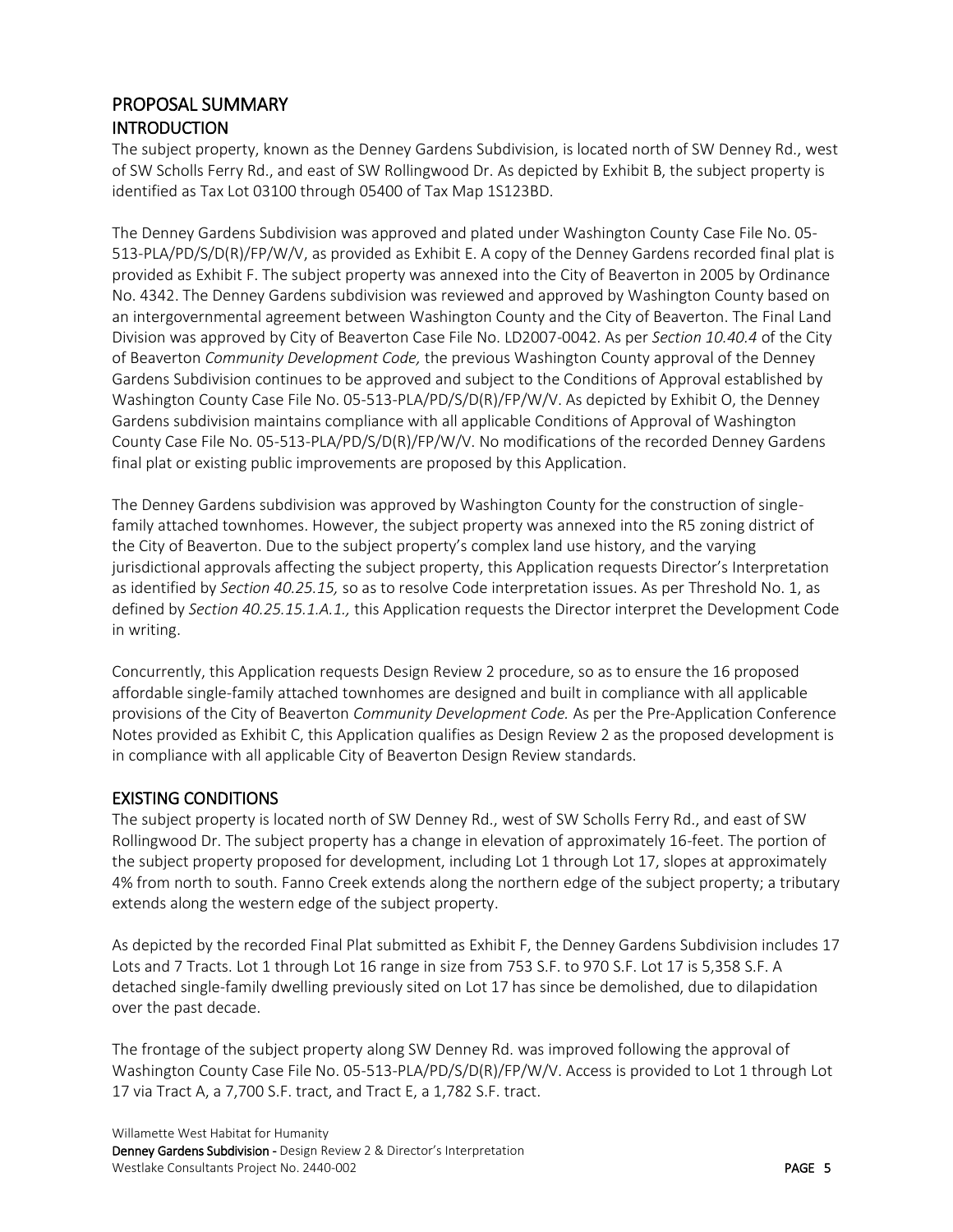Washington County Case File No. 05-513-PLA/PD/S/D(R)/FP/W/V open space totaled 60% of the subject property. The recorded Denney Gardens final plat includes five open space tracts, Tracts B, C, D, F and G, totaling 68,861 S.F. (66%) of the subject property. Tract G, is a 56,229 S.F. open space tract, on the northern and western side of the subject property. As previously conditioned by Washington County Case File No. 05-513-PLA/PD/S/D(R)/FP/W/V provided as Exhibit E, a pervious nature path has been constructed in Tract G which provides opportunities for passive wetland viewing, and serves as an alternative pedestrian connection between the proposed townhomes and SW Denney Rd.

The subject property has a full range of urban services immediately available to serve the proposed development, including water, sanitary sewer, and stormwater drainage services and facilities. Consistent with prior approval, all utilities have been extended through the subject property. As-Built Construction Documents are provided as Exhibit H. As the proposed townhomes are consistent with prior approval, no modifications of existing facilities and services are required to accommodate the proposed development. Documentation of compliance with all Conditions of Approval of Washington County Case File No. 05- 513-PLA/PD/S/D(R)/FP/W/V is provided as Exhibit O.

Stormwater management previously reviewed and approved by Washington County Case File No. 05-513- PLA/PD/S/D(R)/FP/W/V continues to be adequate to serve the proposed development. Previous Washington County review of stormwater management facilities accounted for runoff from 16 proposed townhomes, 2 private street tracts, and an existing dwelling on Lot 17. Since that time, the dwelling previously sited on Lot 17 has been demolished due to dilapidation over the years. Lot 17 is now proposed to serve as an alternative parking area. The previously approved stormwater management services are more than adequate to serve the proposed development. A Stormwater Parking Area Analysis for the impervious area proposed on Lot 17 is provided as Exhibit S.

# <span id="page-5-0"></span>ACCESS AND CIRCULATION

Following land use approval from Washington County, the street network was extended through the subject property. Access is provided to Lot 1 through Lot 11 and Lot 17 via Tract A. Access is provided to Lot 12 through Lot 16 via Tract E. The subject property has adequate arterial access and circulation available, having access to SW Denney Rd., SW Scholls Ferry Road, and Hwy 217. As previously conditioned by Washington County Case File No. 05-513-PLA/PD/S/D(R)/FP/W/V provided as Exhibit E, on-site sidewalks allow for the safe and efficient flow of pedestrian traffic on-site, and to the adjacent circulation system.

# <span id="page-5-1"></span>ADJACENT PARCELS

To the north of the subject property, north of Tract G, is Fanno Creek which separates the subject property from Tax Lot 00100 of Tax Map 1S123BD, an 11.46-acre industrial-zoned parcel, owned by the City of Beaverton. On the eastern boundary of the subject property, to the east of Tracts C and G, and Lots 2 and 3, is Tax Lot 01100 of Tax Map 1S123BD, a 1.01-acre parcel, which sites a single family detached dwelling in the R5 zoning district. On the western boundary of the subject property, to the west of Tract G, are single family detached dwellings in the R-5 zoning district. On the southern boundary of the subject property, to the south of Tract G, Tract F, and Lot 14 and Lot 15 is the existing public right-ofway, SW Denney Rd, which has a functional classification of Collector.

# <span id="page-5-2"></span>PROJECT DESCRIPTION

The Applicant, Habitat for Humanity Willamette West, owns the subject property, and intends to develop Lot 1 through Lot 16 with attached single-family townhomes, as previously approved by Washington County. This submittal package contains applications and supplemental information necessary to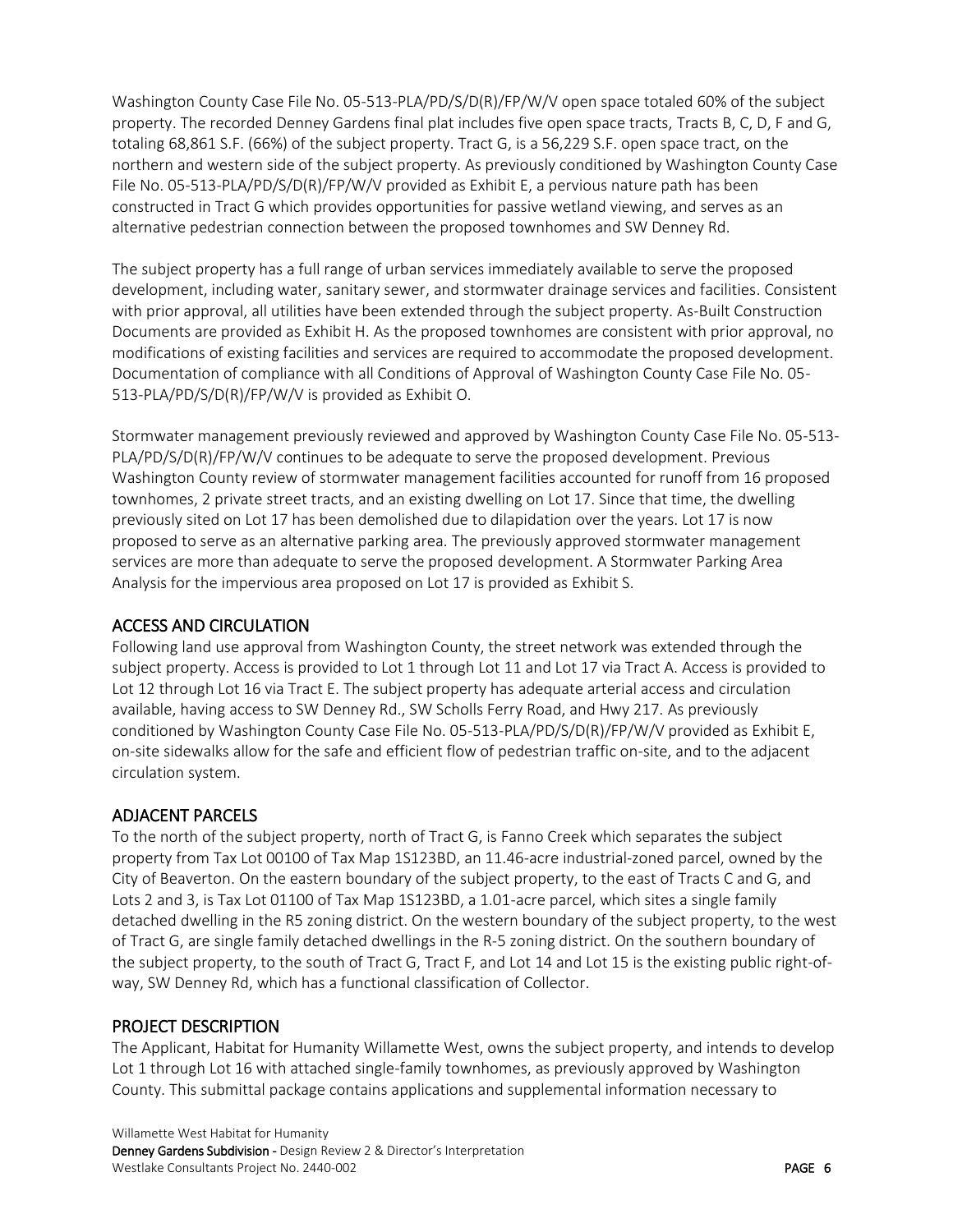demonstrate how the proposed development satisfies all Conditions of Approval established by Washington County Case File No. 05-513-PLA/PD/S/D(R)/FP/W/V, as well as all applicable standards of the City of Beaverton *Community Development Code*.

As previously mentioned, and as depicted by the recorded Final Plat provided as Exhibit F, the Denney Gardens subdivision includes 17 Lots and 7 Tracts. This Application proposes to construct affordable attached single-family townhomes on Lot 1 through Lot 16. When the Denney Gardens subdivision was platted, an existing single family detached dwelling was sited on Lot 17. Due to dilapidation over the past decade, the dwelling on Lot 17 has since be demolished. Lot 17 is now proposed to serve as an alternative parking area.

This Application proposes to site townhomes in groups of two and three, each having a total of three stories; two living floors over a garage, entry and bonus room, or two living floors over a garage, entry, bedroom and bathroom. As depicted by the Architectural Plan Set provided as Exhibit I, proposed townhomes on Lot 1 and Lot 2, and Lot 9 through Lot 16, include a two-car garage, and proposed townhomes on Lot 3 through Lot 8 include a one-car garage, and a one-car driveway. Consistent with prior approvals and the platted lot configuration, each proposed dwelling has access to the abutting public right-of-way. Access will be provided to eleven dwellings on Lots 1 through 11 via Tract A, and five dwellings on Lots 12 through 16 via Tract E. Furthermore, each proposed dwelling will be served by urban services, which were installed in accordance with the prior Washington County land use approval.

### In summary, this Application proposes the following:

- 1. 16 affordable attached single-family townhomes on Lot 1 through Lot 16 designed in compliance with all applicable City of Beaverton Design Review standards.\*
- 2. Landscaping associated with the proposed townhomes.\*\*
- 3. An alternative parking area on Lot 17 to provide 10 additional parking spaces.\*\*\*
- 4. Street lighting on Lot 17 Street lighting was installed following Washington County approval, however additionally lighting is proposed for the alternative parking area of Lot 17.\*\*\*\*
- 5. A playground and seating area to the south of Lot 1 and Lot 2 in Tract C (as previously approved by Washington County).
- 6. Sidewalks providing access to all proposed dwellings and the Denney Rd. public right-of-way (as previously approved by Washington County).
- 7. A seating feature to the north of Lot 3 through Lot 8 in Tract C. (as previously approved by Washington County).
- 8. A trailhead and barbecue area to the west of Lot 13 and Lot 14 in Tract F. (as previously approved by Washington County).

\* This Application proposes minor changes to the architectural design approved by Washington County, so as to satisfy applicable City of Beaverton standards.

\*\*The proposed landscaping plan has been modified slightly from the original Washington County approved landscaping plan, so as to satisfy applicable City of Beaverton standards.

\*\*\* When the subject property was review and approved for development by Washington County, there was an existing single-family detached dwelling on Lot 17. Since that time, due to dilapidation, the dwelling on Lot 17 has been demolished. This Application proposes Lot 17 serve as an additional parking area.

\*\*\*\* Street lighting approved by Washington County has been installed on the subject property. As this Application proposes Lot 17 serve as an additional parking area, additional lighting is proposed on Lot 17. A Lighting Plan for Lot 17 in compliance with all applicable City of Beaverton standards is provided as Exhibit Q.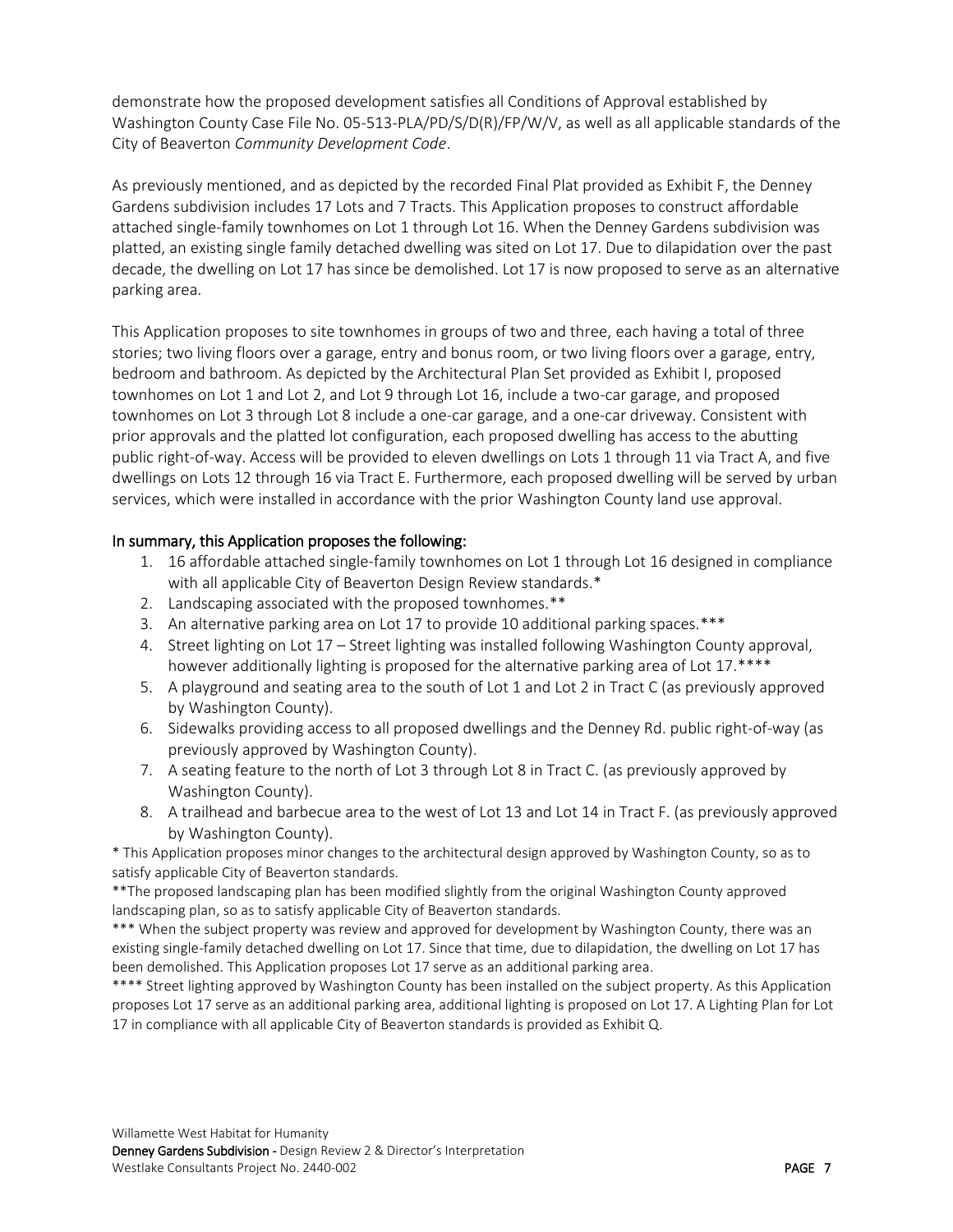#### Changes in architectural design previously approved by Washington County, include the following:

- First floor entries are proposed (rather than second floor entries).
- Provides options for 2, 3 or 4 bedroom townhomes (rather than exclusively 3 bedroom units).
- Increased variety in exterior building materials (see Architectural Plan Set, Exhibit I).
- Increased variety in roof forms, including partial gable, shed, full gable, cascading gable and double gable styles (see Architectural Plan Set, Exhibit I).
- Increased unit variety proposing 5 different unit types (rather than 2 unit types) .
- 48 S.F. second floor balconies proposed (rather than second floor 56 S.F. entryways).
- Increased safety and feasibility of garages.
- Double-wall construction (so as to satisfy provisions of *Section 60.05.15.4.A*).

# Variations in Proposed Unit Designs:

# Unit-A (Lots 1, 2 and 12-13)

- 1,562 S.F.
- 4 bedrooms
- 3 bathrooms
- $-$  36 S.F. covered entryway ( $1<sup>st</sup>$  floor)
- $-$  48 S.F. deck (2<sup>nd</sup> floor)
- 2-car garage (375 S.F.)

#### Unit-A-Alternative (Lots 14 and 15)

- 1,538 S.F.
- 4 bedrooms
- 3 bathrooms
- $-$  36 S.F. covered entryway ( $1<sup>st</sup>$  floor)
- $-$  48 S.F. deck ( $2<sup>nd</sup>$  floor)
- 2-car garage (375 S.F.)

#### Unit-B (Lots 9 and 10)

- 1,522 S.F.
- 3 bedrooms
- 2 bathrooms
- $-$  48 S.F. covered entryway ( $1<sup>st</sup>$  floor)
- $-$  48 S.F. deck ( $2<sup>nd</sup>$  floor)
- 2-car garage (380 S.F.)

#### Unit-C (Lots 3-8)

- 1,637 S.F.
- 4 bedrooms
- 3 bathrooms
- $-$  32 S.F. covered entryway ( $1<sup>st</sup>$  floor)
- 1-car garage (249 S.F.) and 1-car driveway

#### Unit-D (Lot 11)

- $1,247$  S.F.
- 2 bedrooms
- 2 bathrooms
- 48 S.F. covered entryway  $(1<sup>st</sup> floor)$
- $-$  48 S.F. deck ( $2<sup>nd</sup>$  floor)
- <span id="page-7-0"></span>- 2-car garage (380 S.F.)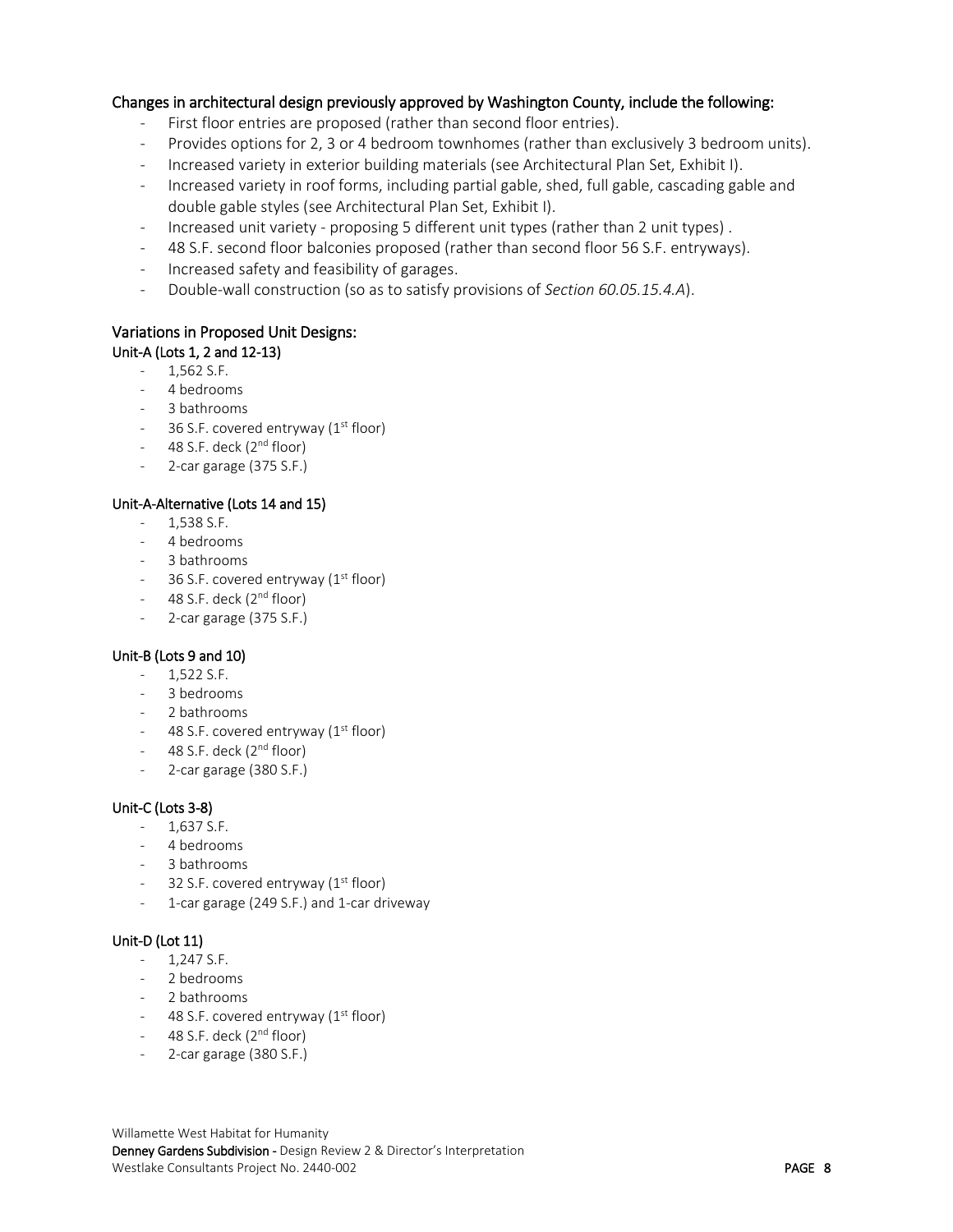# COMPLIANCE WITH BEAVERTON COMMUNITY DEVELOPMENT CODE

The following narrative and supporting Exhibits depict how the proposed development satisfies all applicable standards of the City of Beaverton *Community Development Code*, as well as Conditions of Approval mandated by Washington County Case File No. 05-513-PLA/PD/S/D(R)/FP/W/V, without a need for a Modification of a Decision.

After reviewing the City of Beaverton *Community Development Code*, this Application found provisions of the following Sections to be applicable to the proposed development.

#### City of Beaverton Community Development Code

CHAPTER 10 GENERAL PROVISIONS 10.40. ANNEXATION 10.60. BURDEN OF PROOF CHAPTER 20 LAND USES CHAPTER 40 PERMITS AND APPLICATIONS 40.03. FACILITIES REVIEW COMMITTEE 40.20. DESIGN REVIEW 40.25. DIRECTOR'S INTERPRETATION CHAPTER 50 PROCEDURES 50.05. INITIATION OF AN APPLICATION 50.20. PRE-APPLICATION CONFERENCE 50.30. NEIGHBORHOOD REVIEW MEETING 50.40. TYPE 2 CHAPTER 60 SPECIAL REQUIREMENTS 60.05. DESIGN REVIEW DESIGN PRINCIPLES, STANDARDS AND GUIDELINES 60.30. OFF-STREET PARKING. 60.30 PARK AND RECREATION FACILITIES AND SERVICES PROVISION 60.40. SIGN REGULATIONS. 60.45. SOLAR ACCESS PROTECTION 60.60. TREES AND VEGETATION 60.65. UTILITY UNDERGROUNDING

# <span id="page-8-1"></span><span id="page-8-0"></span>CHAPTER 10 GENERAL PROVISIONS 10.40. ANNEXATION

*4. [ORD 4224; August 2002] Development, uses, or both which have received approval from the former jurisdiction shall continue to be approved and subject to the conditions of approval established by the former jurisdiction, if any. After the effective date of either Annexation Related Zone Change application, any change to any development or uses annexed into the City shall be subject to the City zoning regulations in effect at the time of the proposed change.*

RESPONSE: As per *Section 10.40.4,* the Washington County approval of the Denney Gardens subdivision continues to be approved and subject to the Conditions of Approval established by Washington County Case File No. 05-513-PLA/PD/S/D(R)/FP/W/V. As depicted by Exhibit O the proposed development satisfies all applicable Washington County Conditions of Approval. No modifications are proposed to the Denney Gardens recoded final plat, or existing public improvements. The proposed development satisfies the overall intent of the previous Washington County approval, subject to minor changes in architectural design and materials, so as to satisfy applicable City of Beaverton design standards.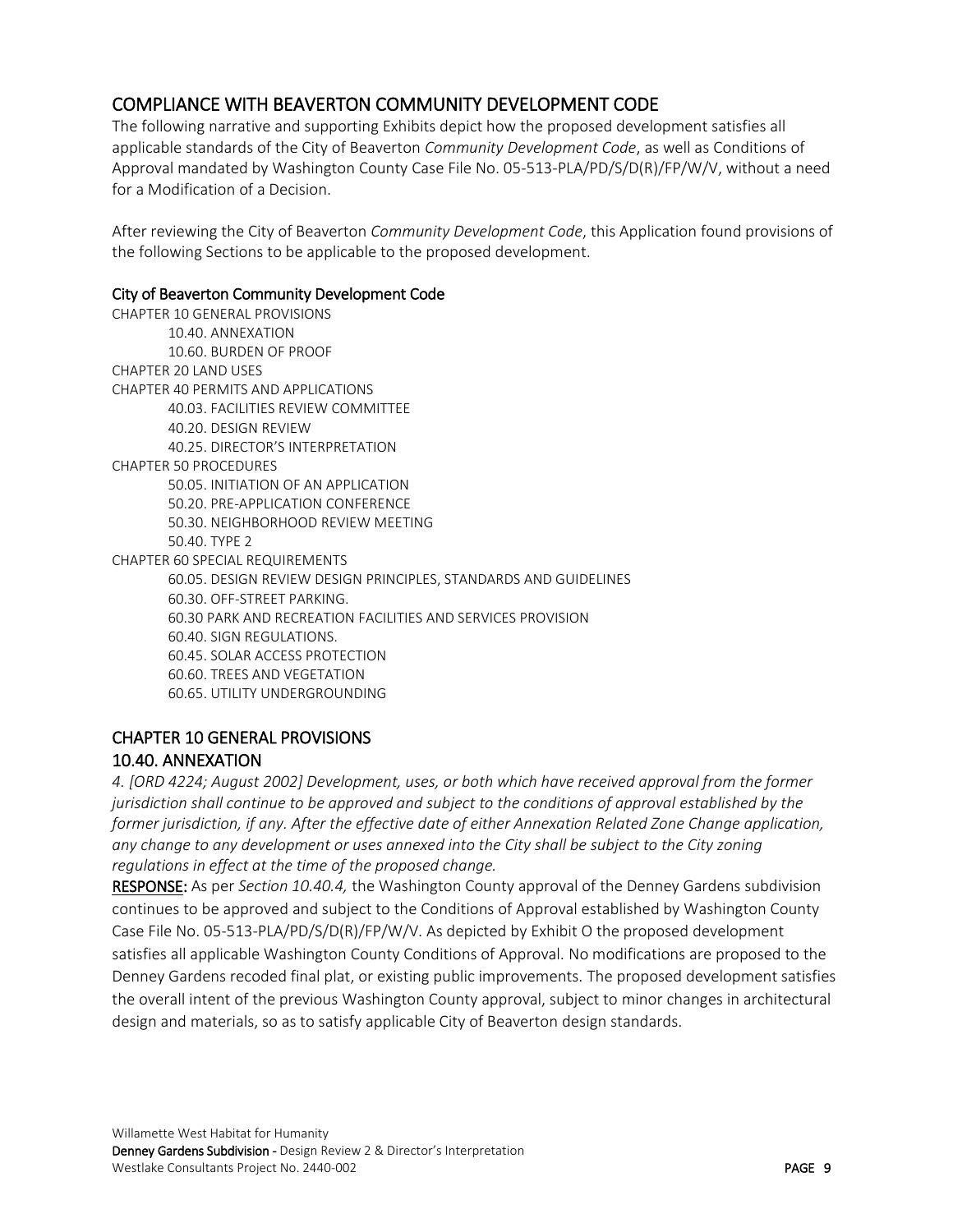# <span id="page-9-0"></span>10.60. BURDEN OF PROOF

RESPONSE: This Application acknowledges the provisions of this Section.

### <span id="page-9-1"></span>CHAPTER 20 LAND USES

RESPONSE: This Application is not seeking any modifications to the approved and recorded Denney Gardens Subdivision Plat. The pervious Washington County April 2006 Staff Report provided findings summarizing compliance with the applicable code and land division standards. As per *Section 10.40.4* of the City of Beaverton *Community Development Code,* the prior Washington County findings remain effective, and therefore the proposed development maintains full compliance, either through actions already taken with the construction of site improvements and recording of the final plat, and/or through compliance with previously adopted Conditions of Approval. In summation, based on the prior adopted findings attached hereto, and the recorded plat, this Application has demonstrated compliance with all applicable land division standards and approval criteria.

# <span id="page-9-3"></span><span id="page-9-2"></span>CHAPTER 40 PERMITS AND APPLICATIONS 40.03. FACILITIES REVIEW COMMITTEE

*1. All Conditional Use, Design Review Two, Design Review Three, and applicable Land Division applications: A. All critical facilities and services related to the proposed development have, or can be improved to have, adequate capacity to serve the proposed development at the time of its completion.*

RESPONSE: The Denney Gardens Subdivision includes adequate access to critical facilities and services, including access to water, sanitary sewer, and stormwater facilities and services. Furthermore, the proposed development is provided adequate access to fire protection services. The provisions of this Section are satisfied.

*B. Essential facilities and services related to the proposed development are available, or can be made available, with adequate capacity to serve the development prior to its occupancy. In lieu of providing essential facilities and services, a specific plan may be approved if it adequately demonstrates that essential facilities, services, or both will be provided to serve the proposed development within five (5) years of occupancy.*

RESPONSE: The Denney Gardens Subdivision includes adequate access to essential facilities and services, including on-site pedestrian circulation facilities, and adequate police protection, as well as access to nearby schools and the transit network. The provisions of this Section are satisfied.

*C. The proposed development is consistent with all applicable provisions of Chapter 20 (Land Uses) unless the applicable provisions are modified by means of one or more applications which shall be already approved or which shall be considered concurrently with the subject application; provided, however, if the approval of the proposed development is contingent upon one or more additional applications, and the same is not approved, then the proposed development must comply with all applicable provisions of Chapter 20 (Land Uses).*

RESPONSE: The proposed development was approved and plated under Washington County Case File Number 05-513-PLA/PD/S/D(R)/FP/W/V, as provided as Exhibit E. A copy of the recorded Denney Gardens Final Plat is provided as Exhibit F. This Application is not seeking any modifications to the recorded Denney Gardens Final Plat. The April 2006 Washington County Staff Report provided findings summarizing compliance with all applicable code and land division standards. As per *Section 10.40.4* of the City of Beaverton *Community Development Code,* the prior Washington County findings remain effective. Therefore the Applicant believes that full compliance is maintained either through actions already taken with the construction of site improvements and recording of the Final Plat, and/or through compliance with the adopted Conditions of Approval. The provisions of this Section are satisfied.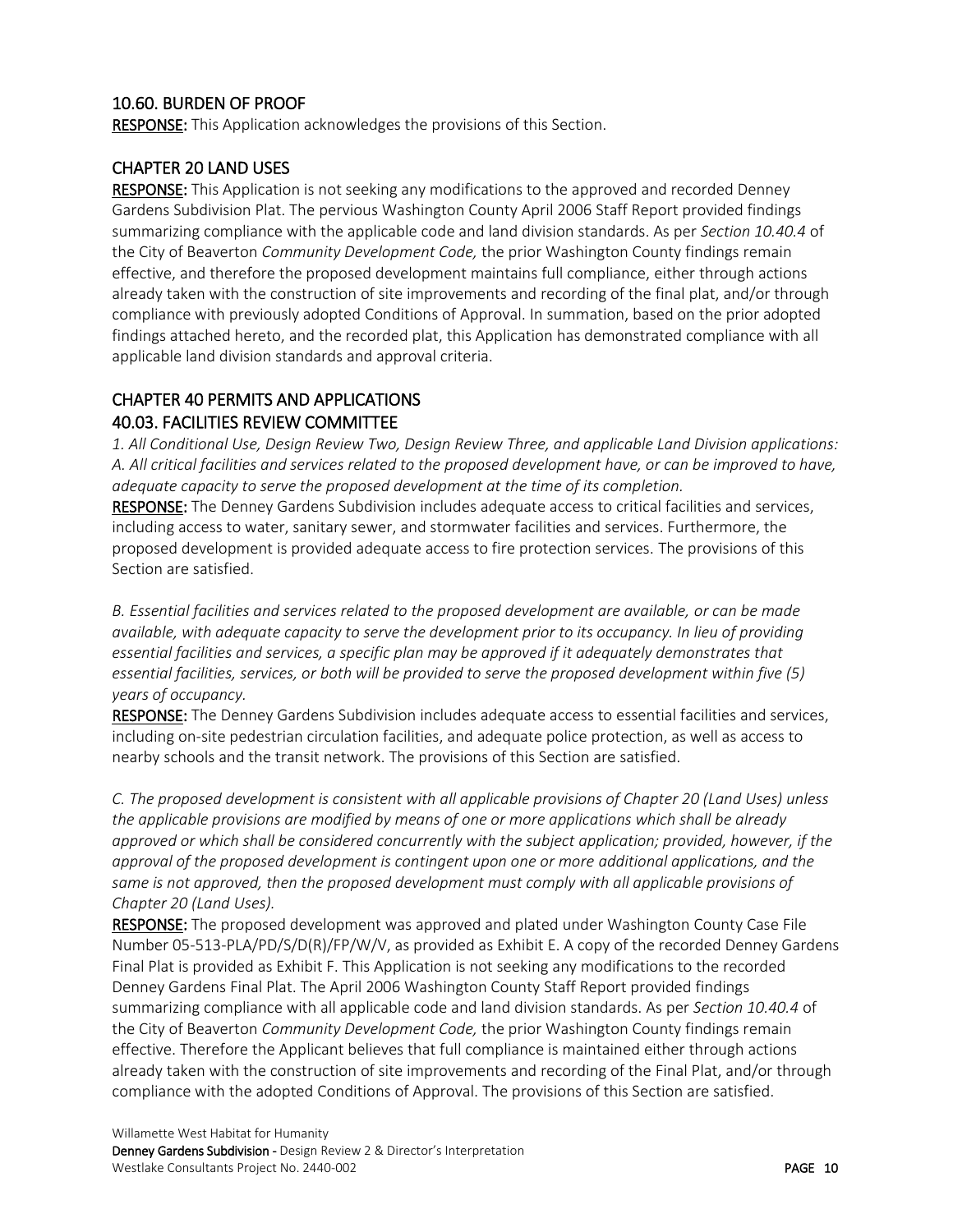*D. The proposed development is consistent with all applicable provisions of Chapter 60 (Special Requirements) and all improvements, dedications, or both, as required by the applicable provisions of Chapter 60 (Special Requirements), are provided or can be provided in rough proportion to the identified impact(s) of the proposed development.*

RESPONSE: As demonstrated by this narrative and supporting Exhibits, the proposed development is consistent with all applicable provisions of *Chapter 60*. The provisions of this Section are satisfied.

*E. Adequate means are provided or can be provided to ensure continued periodic maintenance and necessary normal replacement of the following private common facilities and areas, as applicable: drainage facilities, roads and other improved rights-of-way, structures, recreation facilities, landscaping, fill and excavation areas, screening and fencing, ground cover, garbage and recycling storage areas, and other facilities not subject to maintenance by the City or other public agency.*

RESPONSE: As demonstrated by Exhibit R, Draft Bylaws and CC&Rs of the Denney Gardens Home Owners' Association, this Application proposes satisfactory means of the continued maintenance of private common facilities and areas. The provisions of this Section are satisfied.

*F. There are safe and efficient vehicular and pedestrian circulation patterns within the boundaries of the development.*

RESPONSE: Following Washington County approval, the existing street network was extended through the subject property to allow for the safe and efficient flow of vehicular and pedestrian traffic on-site. The provisions of this Section are satisfied.

## *G. The development's on-site vehicular and pedestrian circulation systems connect to the surrounding circulation systems in a safe, efficient, and direct manner.*

RESPONSE: The existing on-site vehicular and pedestrian circulation system connects to the surrounding circulation system in a safe and efficient manner via the Denney Rd. public right-of-way. The provisions of this Section are satisfied.

*H. Structures and public facilities serving the development site are designed in accordance with adopted City codes and standards and provide adequate fire protection, including, but not limited to, fire flow.* RESPONSE: The proposed townhomes and existing and proposed public facilities are designed in accordance with applicable City codes and standards. Furthermore, the proposed development provides adequate fire protection services. The provisions of this Section are satisfied.

*I. Structures and public facilities serving the development site are designed in accordance with adopted City codes and standards and provide adequate protection from crime and accident, as well as protection from hazardous conditions due to inadequate, substandard or ill-designed development.* RESPONSE: The proposed townhomes and existing and proposed public facilities are designed in accordance with applicable City codes and standards. Furthermore, the proposed development provides adequate protection from crime and accident, as well as protection from hazardous conditions. The provisions of this Section are satisfied.

*J. Grading and contouring of the development site is designed to accommodate the proposed use and to mitigate adverse effect(s) on neighboring properties, public right-of-way, surface drainage, water storage facilities, and the public storm drainage system.*

RESPONSE: The provisions of this Section are not applicable as this Application does not propose grading.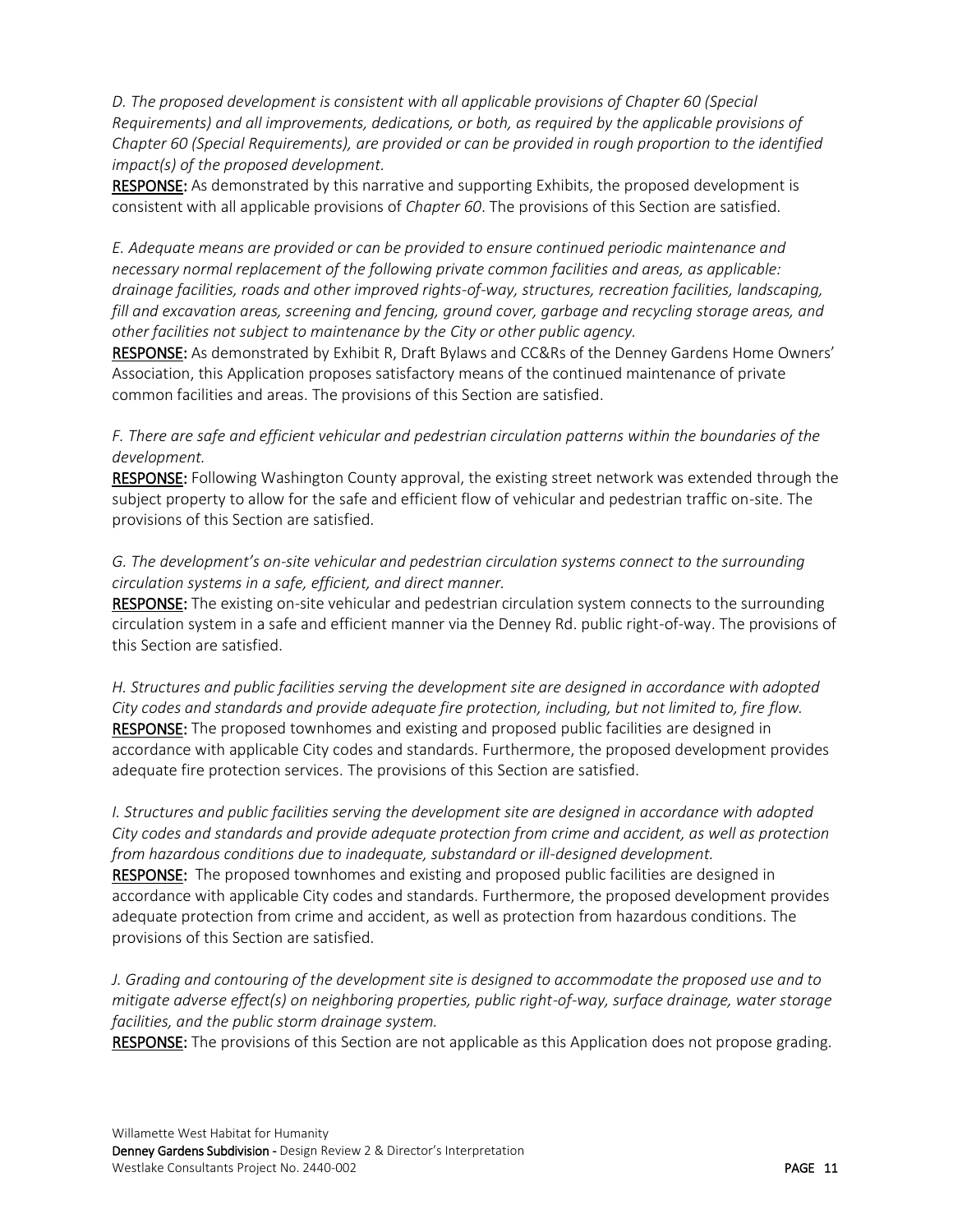*K. Access and facilities for physically handicapped people are incorporated into the development site and building design, with particular attention to providing continuous, uninterrupted access routes.* RESPONSE: Existing facilities on-site, as well as proposed improvements, are designed to accommodate the physically handicapped. Access routes are provided via the on-site sidewalk network. Furthermore, the proposed design includes the option for scored concrete at pedestrian crosswalks for increased safety. The provisions of this Section are satisfied.

*L. The application includes all required submittal materials as specified in Section 50.25.1. of the Development Code. [ORD 4265; October 2003]*

RESPONSE: This Application includes all applicable submittal materials required by *Section 50.25.1.* The provisions of this Section are satisfied.

## <span id="page-11-0"></span>40.20. DESIGN REVIEW 40.20.15. Application

### <span id="page-11-1"></span>*2 Design Review Two*

*A. Threshold. An application for Design Review Two shall be required when an application is subject to applicable design standards and one or more of the following thresholds describe the proposal: 3. New construction of attached residential dwellings excluding duplexes, in any zone where attached dwellings are a Permitted or Conditional Use. [ORD 4410; December 2006]*

RESPONSE: As this Application proposes single family attached residential townhomes and is consistent with all applicable Design Review standards, the proposed development satisfies Threshold A.3., and qualifies as a Design Review Two application. The provisions of this Section are satisfied.

*B. Procedure Type. The Type 2 procedure, as described in Section 50.40. of this Code, shall apply to an application for Design Review Two. The decision making authority is the Director.* RESPONSE: This Application and supporting documentation demonstrate compliance with Type 2 procedure as governed by *Section 50.40*. The provisions of this Section are satisfied.

*C. Approval Criteria. [ORD 4365; October 2005] In order to approve a Design Review Two application, the decision making authority shall make findings of fact based on evidence provided by the applicant demonstrating that all the following criteria are satisfied:* 

*1. The proposal satisfies the threshold requirements for a Design Review Two application.* 

RESPONSE: This Application includes documentation of compliance with all requirements applicable to Design Review 2 applications. The provisions of this Section are satisfied.

*2. All City application fees related to the application under consideration by the decision making authority have been submitted.* 

RESPONSE: All applicable fees have been remitted with this Application. The provisions of this Section are satisfied.

*3. The proposal contains all applicable application submittal requirements as specified in Section 50.25.1. of the Development Code.* 

RESPONSE: This Application includes all applicable submittal requirements as specified by *Section 50.25.1*. The provisions of this Section are satisfied.

*4. The proposal is consistent with all applicable provisions of Sections 60.05.15. through 60.05.30. (Design Standards).*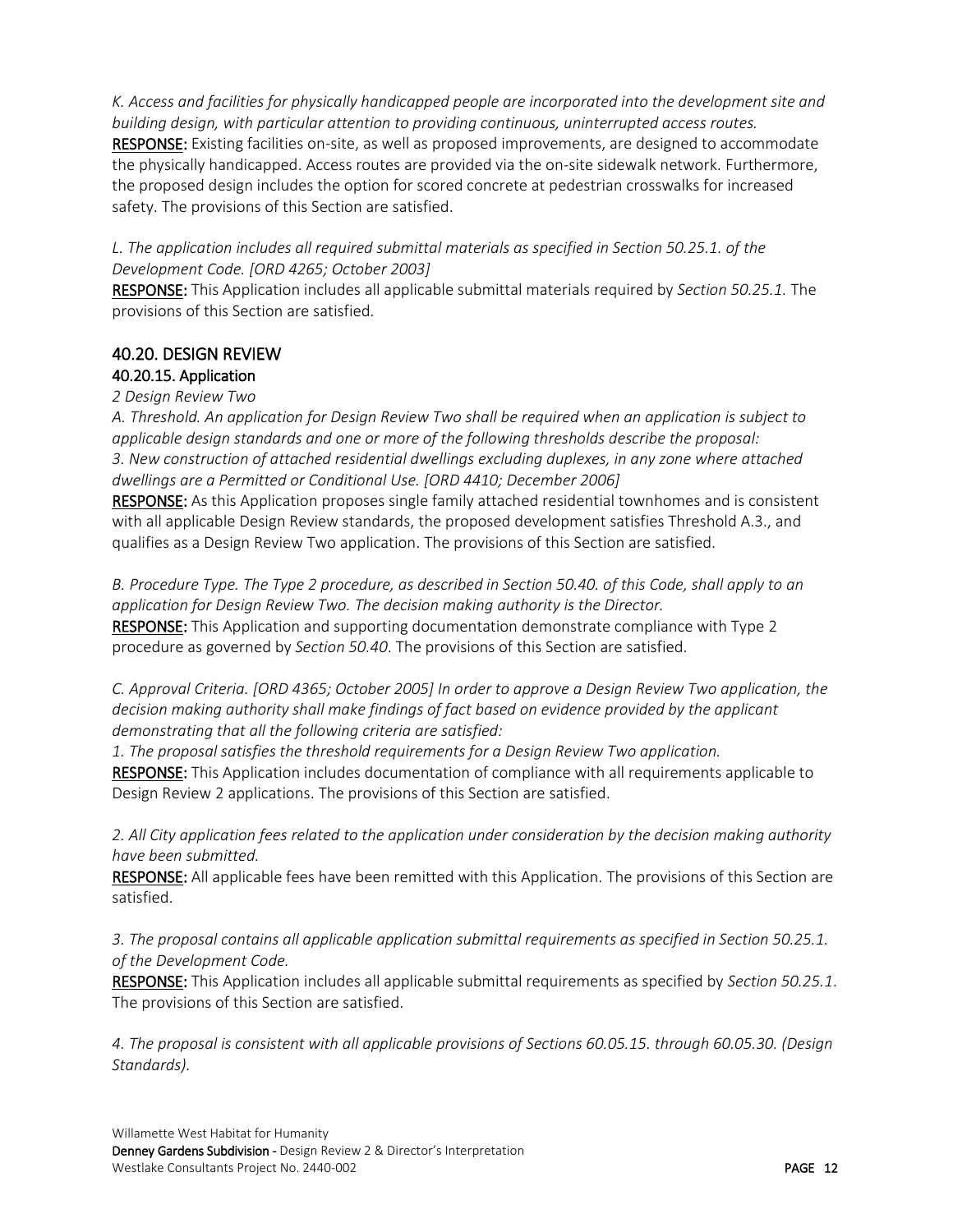RESPONSE: As demonstrated via this narrative and supporting documentation, the proposed design is consistent with all applicable provisions of *Section 60.05.15* through *Section 60.05.30*. The provisions of this Section are satisfied.

*D. Submission Requirements. An application for a Design Review Two shall be made by the owner of the subject property, or the owner's authorized agent, on a form provided by the Director and shall be filed with the Director. The Design Review Two application shall be accompanied by the information required by the application form, and by Section 50.25. (Application Completeness), and any other information identified through a Pre-Application Conference.*

RESPONSE: The appropriate land use form, signed by the owner of the subject property, and including all applicable information is provided as Exhibit A. The provisions of this Section are satisfied.

*E. Conditions of Approval. The decision making authority may impose conditions on the approval of a Design Review Two application to ensure compliance with the approval criteria.* 

*F. Appeal of a Decision. Refer to Section 50.65.* 

*G. Expiration of a Decision. Refer to Section 50.90.* 

*H. Extension of a Decision. Refer to Section 50.93.*

RESPONSE: This Application acknowledges the provisions of these Sections.

# <span id="page-12-0"></span>40.25. DIRECTOR'S INTERPRETATION

# <span id="page-12-1"></span>40.25.15. Application.

*There is a single Director's Interpretation application which is subject to the following requirements. 1. Director's Interpretation.*

*A. Threshold. An application for Director's Interpretation shall be required when one or more of the following thresholds apply:*

*1. A request that the Director interpret the Development Code in writing.*

*2. A request that the Director provide a determination of nonconforming status of a lot, structure, or use in writing.*

RESPONSE: The Denney Gardens subdivision was approved and platted by Washington County for the construction of single-family attached townhomes. However, in 2005 the subject property was annexed into the R5 zoning district of the City of Beaverton. Due to the varying jurisdictional approvals affecting the subject property, this Application requests the Director's Interpretation as identified by *Section 40.25.15,* to resolve Code interpretation issues concurrent with approval of the proposed Design Review 2 Application. As per Threshold No. 1, as defined by *Section 40.25.15.1.A.1.,* this Application requests the Director interpret the Development Code in writing. The provisions of this Section are satisfied.

*B. Procedure Type. The Type 2 procedure, as described in Section 50.40. of this Code, shall apply to an application for Director's Interpretation. The decision making authority is the Director.* RESPONSE: The proposed Director's Interpretation shall be reviewed through Type II procedure concurrent with the proposed Design Review 2 Application. The provisions of this Section are satisfied.

*C. Approval Criteria. In order to approve a Director's Interpretation application, the decision making authority shall make findings of fact based on evidence provided by the applicant demonstrating that all the following criteria are satisfied:*

*1. The proposal satisfies the threshold requirements for a Director's Interpretation application.* RESPONSE: This Application satisfies applicable requirements of Threshold No. 1, as defined by *Section 40.25.15.1.A.1.* The provisions of this Section are satisfied.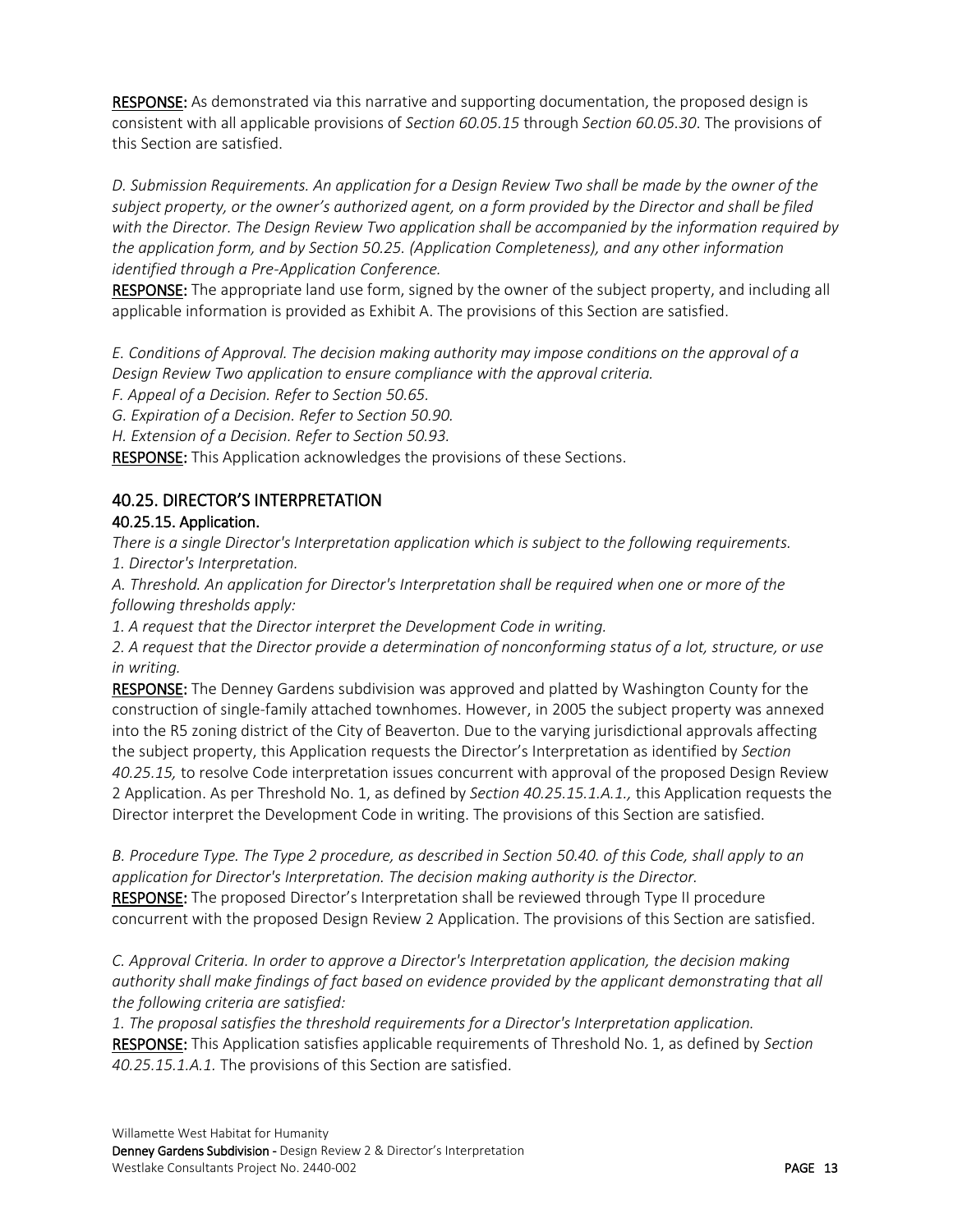*2. All City application fees related to the application under consideration by the decision making authority have been submitted.*

RESPONSE: All applicable fees have been remitted with this Application. The provisions of this Section are satisfied.

## *3. That the interpretation is consistent with the City's Comprehensive Plan and other provisions within the Development Code. [ORD 4584; June 2012]*

RESPONSE: This Application demonstrates that the proposed development is consistent with prior land use approval issued by Washington County, as well as all applicable Design Review standards of the City of Beaverton. The provisions of this Section are satisfied.

# *4. When interpreting that a use not identified in the Development Code is a Permitted, Conditional, or Prohibited Use, that use must be substantially similar to a use currently identified in the subject zoning district or elsewhere in the Development Code. [ORD 4584; June 2012]*

RESPONSE: As per *Section 10.40.4,* the Washington County approval of the Denney Gardens subdivision continues to be approved and subject to the Conditions of Approval established by Washington County Case File No. 05-513-PLA/PD/S/D(R)/FP/W/V. As depicted by Exhibit O the proposed development satisfies all applicable Washington County Conditions of Approval. No modifications are proposed to the Denney Gardens recoded final plat, or existing public improvements. Therefore the Applicant believes that full compliance is maintained either through actions already taken with the construction of site improvements and recording of the Final Plat, and/or through compliance with the adopted Conditions of Approval. The provisions of this Section are satisfied.

The proposed development satisfies the overall intent of the previous Washington County approval, subject to minor changes in architectural design proposed to satisfy applicable City of Beaverton design standards. Accordingly, this Application requests Director's Interpretation to review proposed changes in architectural design and materials, to ensure compliance with applicable City design standards. Minor changes in architectural design are detailed on Page 8 of this narrative.

# *5. The proposal contains all applicable application submittal requirements as specified in Section 50.25.1. of the Development Code.*

RESPONSE: This Application includes all applicable submittal requirements as specified by *Section 50.25.1.*  The provisions of this Section are satisfied.

# *6. Applications and documents related to the request, which will require further City approval, shall be submitted to the City in the proper sequence.*

RESPONSE: All applicable land use application forms are provided as Exhibit A. The provisions of this Section are satisfied.

*D. Submission Requirements. An application for a Director's Interpretation shall be made by the owner of the subject property, or the owner's authorized agent, on a form provided by the Director and shall be filed with the Director. The Director's Interpretation application shall be accompanied by the information required by the application form, and by Section 50.25. (Application Completeness), and any other information identified through a Pre-Application Conference.*

RESPONSE: All applicable land use application forms are provided as Exhibit A. All information required by the Director's Interpretation application form is included in this submittal. All information required by *Section 50.25* is provided with this submittal, in addition to all other information requested by the Pre-Application Conference Notes provided as Exhibit C. The provisions of this Section are satisfied.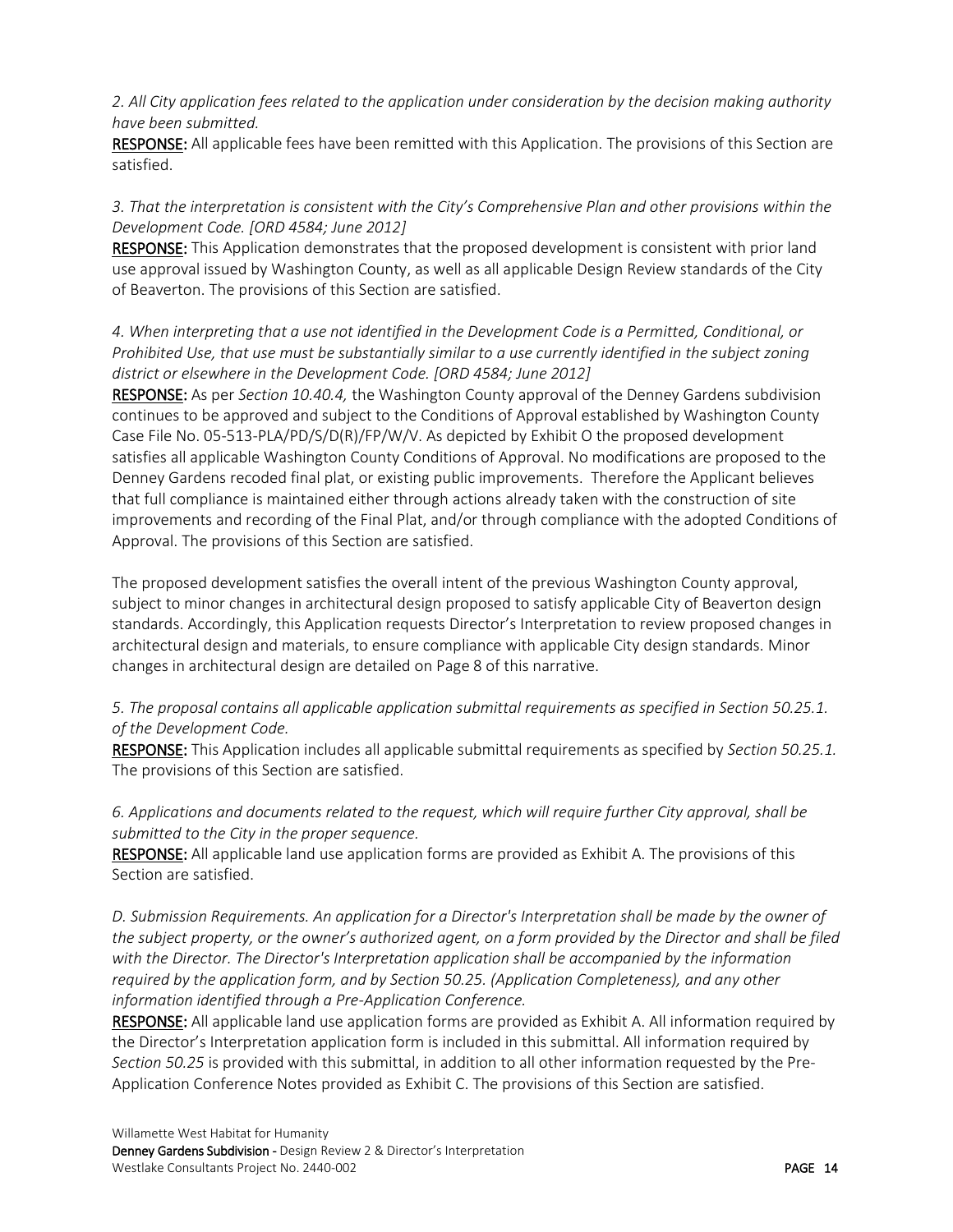## <span id="page-14-1"></span><span id="page-14-0"></span>CHAPTER 50 PROCEDURES 50.05. INITIATION OF AN APPLICATION

## *[Omitted for Brevity]*

RESPONSE: In satisfaction of *Section 50.05.1.A.,* this Application is filed by Willamette West Habitat for Humanity, the owner of the subject property. The provisions of this Section are satisfied.

# <span id="page-14-2"></span>50.20. PRE-APPLICATION CONFERENCE

#### *[Omitted for Brevity]*

RESPONSE: The Applicant attended a Pre-Application Conference on August 2, 2017. Pre-Application Conference notes are provided as Exhibit C. The provisions of this Section are satisfied.

### <span id="page-14-3"></span>50.25. APPLICATION COMPLETENESS

### *[Omitted for Brevity]*

RESPONSE: In satisfaction of *Subsection 50.25.1.A.,* appropriate land use application forms are provided as Exhibit A. In satisfaction of *Subsection 50.25.1.B.,* this narrative serves as a written statement documenting compliance with all applicable criteria and development regulations. This Application acknowledges the provisions of *Subsection 50.25.1.C.* In satisfaction of *Subsection 50.25.1.D.,*  documentation of the neighborhood meeting hosted on August 17, 2017 is provided as Exhibit D. In satisfaction of *Subsection 50.25.1.E.,* a copy of the Pre-Application Conference notes is provided as Exhibit C. In satisfaction of *Subsection 50.25.1.F,* documentation of Clean Water Services that water quality will not be adversely affected by the proposed development is provided as Exhibit N. In satisfaction of *Subsection 50.25.1.G.,* all applicable fees are remitted with this Application. The provisions of this Section are satisfied.

# <span id="page-14-4"></span>50.30. NEIGHBORHOOD REVIEW MEETING

RESPONSE: The Applicant hosted a neighborhood meeting on August 17, 2017. Documentation of the Neighborhood Meeting is provided as Exhibit D. The provisions of this Section are satisfied.

# <span id="page-14-5"></span>50.40. TYPE 2

RESPONSE: This Application proposes Type 2 review in accordance with all applicable provisions of *Section 50.40.* The provisions of this Section are satisfied.

# <span id="page-14-6"></span>CHAPTER 60 SPECIAL REQUIREMENTS

# <span id="page-14-7"></span>60.05. DESIGN REVIEW DESIGN PRINCIPLES, STANDARDS AND GUIDELINES

*60.05.10. Design Principles. The following design principles are general statements to guide the development of the built environment, the appearance of that development, and the effect of that development on the existing surroundings. The design guidelines and standards implement these principles. [ORD 4584; June 2012]* 

*1. Building Design and Orientation. Design buildings that enhance the visual character of the community and take into account the surrounding neighborhoods, provide permanence, and create a sense of place. In Residential, Commercial and Multiple Use districts, design buildings that contribute to a safe, high quality pedestrian-oriented streetscape.* 

RESPONSE: The proposed townhomes are designed to enhance the visual character of the community, while providing tasteful, yet attainable residential housing options. The proposed development has access to public transit, as well as the vehicular and pedestrian network, and is located in the vicinity of other existing single-family attached and multi-family developments. There are existing single-family attached dwellings located at 10317 SW Denney Rd. approximately 0.2-miles from the subject property.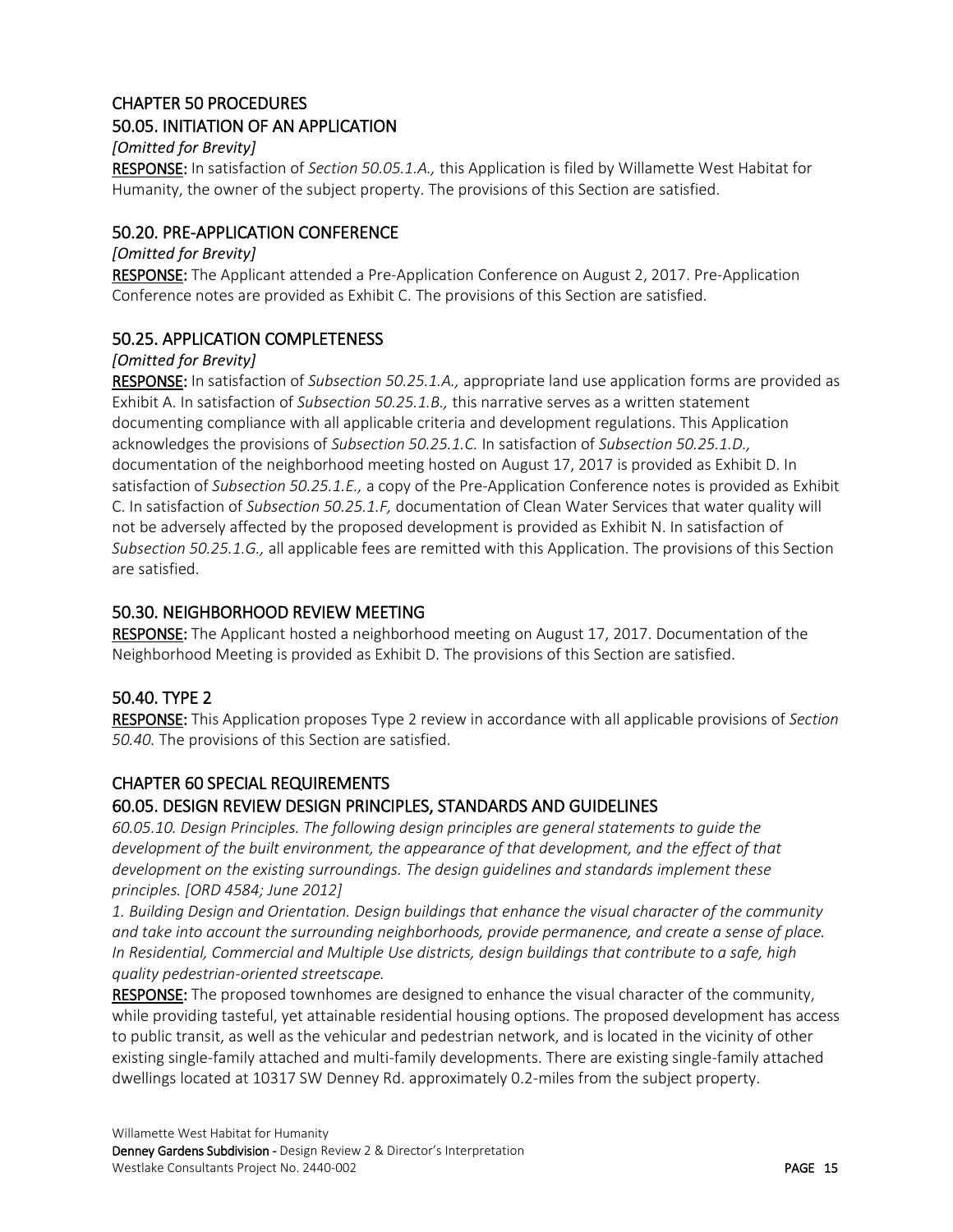Additionally, there is a multi-family development located approximately 0.3-miles from the subject property at 6840 SW 104<sup>th</sup> Ave. Furthermore, public open space on the subject property creates a sense of place and permanence in the neighborhood, by preserving 56,229 S.F (54%) of the subject property in Tract G, which abuts the SW Denney Rd. public right-of-way, and provides opportunities for passive uses, such as wetland viewing. The provisions of this Section are satisfied.

*3. Circulation and Parking Design. Provide integrated multi-modal circulation and parking improvements that are safe and convenient, connect to surrounding neighborhoods and streets, and serve the needs of development.* 

RESPONSE: Existing improvements on the subject property include two street tracts which provide vehicular access to Lot 1 through Lot 17. As depicted by Exhibit H, As-Built Construction Documents, onsite sidewalks provide access to all proposed dwellings in satisfaction of previous Washington County Conditions of Approval, as well as all applicable City of Beaverton design standards. Proposed sidewalks allow for the safe and efficient flow of pedestrian traffic on the subject property.

Furthermore, as conditioned by the previous Washington County land use approval a pervious nature path has been constructed in Tract G which connects the proposed development to the SW Denney Rd. public right-of-way. As depicted by Exhibit H, As-Built Construction Documents, vehicular access to SW Denney Rd. is provided along the subject property's southern boundary. Pedestrian access to SW Denney Rd. is provided at two locations along the subject property's southern boundary. The provisions of this Section are satisfied.

*4. Landscape, Open Space, and Natural Areas Design. Create landscape areas that contribute to the aesthetics of the community, conserve, protect, enhance or restore natural features and the natural environment, provide an attractive setting for buildings, and provide safe, interesting outdoor spaces for residents, customers, employees, and the community. Whenever possible, utilize native vegetative species which are disease and drought tolerant.*

RESPONSE: The recorded Denney Gardens final plat includes 5 open space tracts, Tracts B, C, D, F and G, totaling 68,861 S.F. (66%) of the subject property. Tract G, is a 56,229 S.F. open space tract, on the northern and western side of the subject property.

As conditioned by previous Washington County land use approval provided as Exhibit E, a pervious nature path has been constructed in Tract G which provides opportunities for passive wetland viewing. Furthermore, this Application proposes the following: landscaping associated with the proposed townhomes; a playground and seating area to the south of Lot 1 and Lot 2 in Tract C; a seating feature to the north of Lot 3 through Lot 8 in Tract C; and a trailhead and barbecue area to the west of Lot 13 and Lot 14 in Tract F. The provisions of this Section are satisfied.

# *5. Lighting Design. Provide exterior lighting for buildings, parking lots, pedestrian pathways, vehicular areas, pedestrian plazas, public open spaces to ensure public safety and convenience, and to minimize excessive illumination on environmentally sensitive areas, adjoining properties, and streets.*

RESPONSE: Adequate street lighting was installed following Washington County land use approval. Existing street lighting is depicted by the As-Built Construction Documents provided as Exhibit H. This Application proposes exterior aesthetic lighting on the proposed townhomes, and safety lighting in the proposed parking area on Lot 17. As demonstrated by the Lighting Plan provided as Exhibit Q, proposed lighting on Lot 17 is designed to ensure safety and convenience, while minimizing impacts to neighboring properties. The provisions of this Section are satisfied.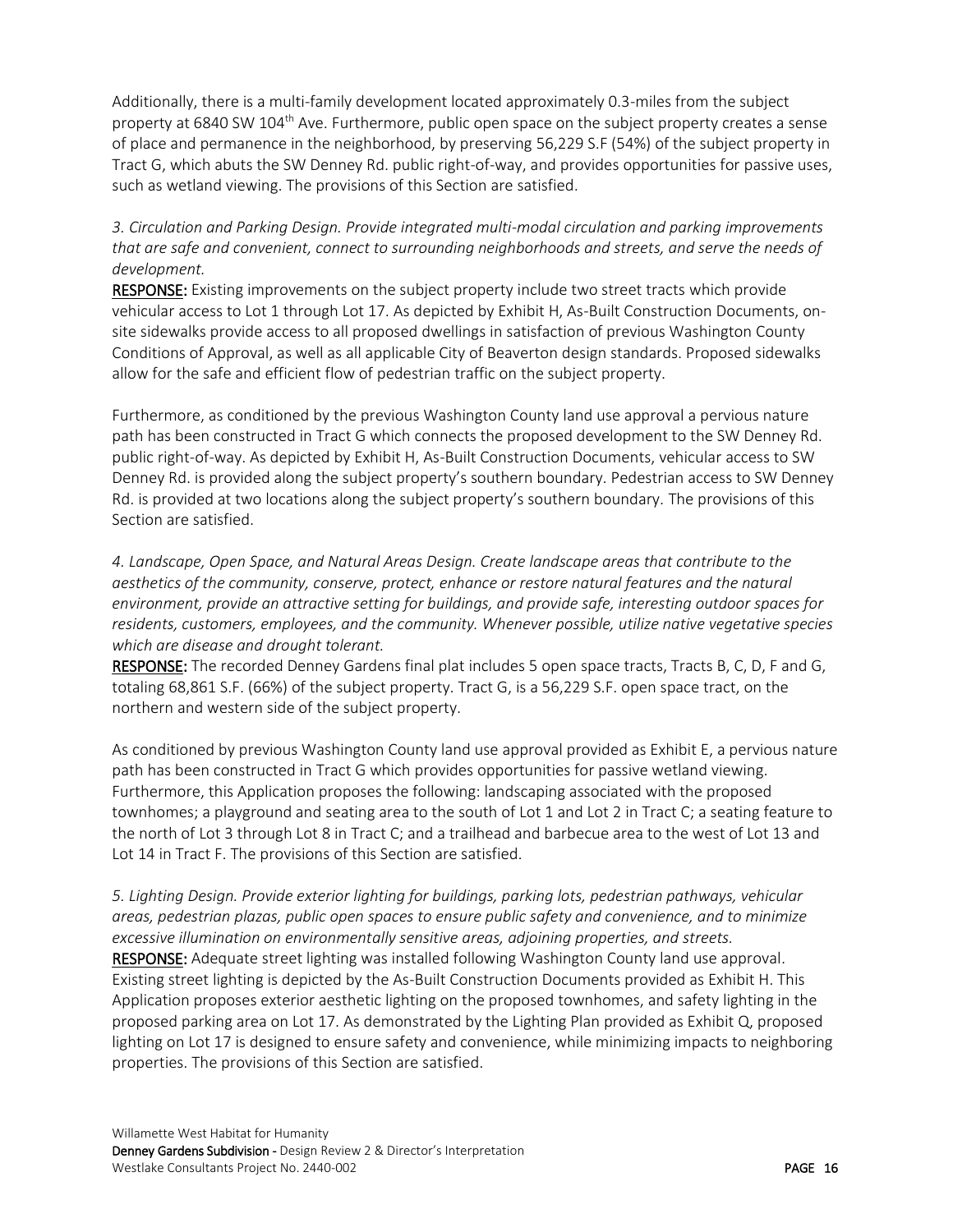## <span id="page-16-0"></span>60.05.15. Building Design and Orientation Standards

Unless otherwise noted, all standards apply in all zoning districts.

*1. Building articulation and variety.* 

*A. Attached residential buildings in Residential zones shall be limited in length to two hundred (200) feet. [ORD 4542; June 2010]* 

RESPONSE: In satisfaction of *Section 60.05.15.1.A,* and as depicted by the Architectural Plan Set provided as Exhibit I, the longest proposed unit is 60-feet in length. The provisions of this Section are satisfied.

*B. Buildings visible from and within 200 feet of an adjacent public street shall have a minimum portion of the street-facing elevation(s) and the elevation(s) containing a primary building entrance or multiple tenant entrances devoted to permanent architectural features designed to provide articulation and variety. These permanent features include, but are not limited to windows, bays and offsetting walls that extend at least eighteen inches (18"), recessed entrances, loading doors and bays, and changes in material types. Changes in material types shall have a minimum dimension of two feet and minimum area of 25 square feet. The percentage of the total square footage of elevation area is: [ORD 4584; June 2012] 1. Thirty (30) percent in Residential zones, and all uses in Commercial and Multiple Use zones. [ORD 4584; June 2012]* 

RESPONSE: As depicted by the Architectural Plan Set provided as Exhibit I, and the Elevation Summary Table provided as Exhibit J, at least 30% of the total square footage of proposed elevation areas within 200-ft of the Denney Gardens public right-of-way are devoted to permanent architectural features designed to provide articulation and variety. Proposed design features include: recessed areas, front porches, windows and shutters, doors, raised decks, and variation in siding, in addition to other architectural features on street-facing and main entry elevations. The provisions of this Section are satisfied.

# *C. The maximum spacing between permanent architectural features shall be no more than: 1. Forty (40) feet in Residential zones, and all uses in Commercial and Multiple Use zones. [ORD 4584; June 2012]*

RESPONSE: The proposed townhomes are 20-feet in width, thus maximum spacing of permanent architectural features is no more than 40-feet. Furthermore, as depicted by the Architectural Plan Set provided as Exhibit I, the proposed design utilizes a combination of repeating elements and unique features to create a balance between unity of overall design, as well as individuality of units. The provisions of this Section are satisfied.

*D. In addition to the requirements of Section 60.05.15.1.B. and .C., detached and attached residential building elevations facing a street, common green or shared court shall not consist of undifferentiated blank walls greater than 150 square feet in area. Building elevations shall be articulated with architectural features such as windows, dormers, porch details, alcoves, balconies or bays. [ORD 4542; June 2010]*  RESPONSE: As depicted by the Architectural Plan Set provided as Exhibit I, this Application does not propose blank walls greater than 150 S.F. The proposed design utilizes architectural features, such as recessed areas, changes in materials, and doors and windows, so as to minimize blank walls. The provisions of this Section are satisfied.

# *2. Roof forms.*

*A. All sloped roofs exposed to view from adjacent public or private streets and properties shall have a minimum 4/12 pitch.* 

RESPONSE: All proposed roof forms have a minimum of 5/12 pitch. The provisions of this Section are satisfied.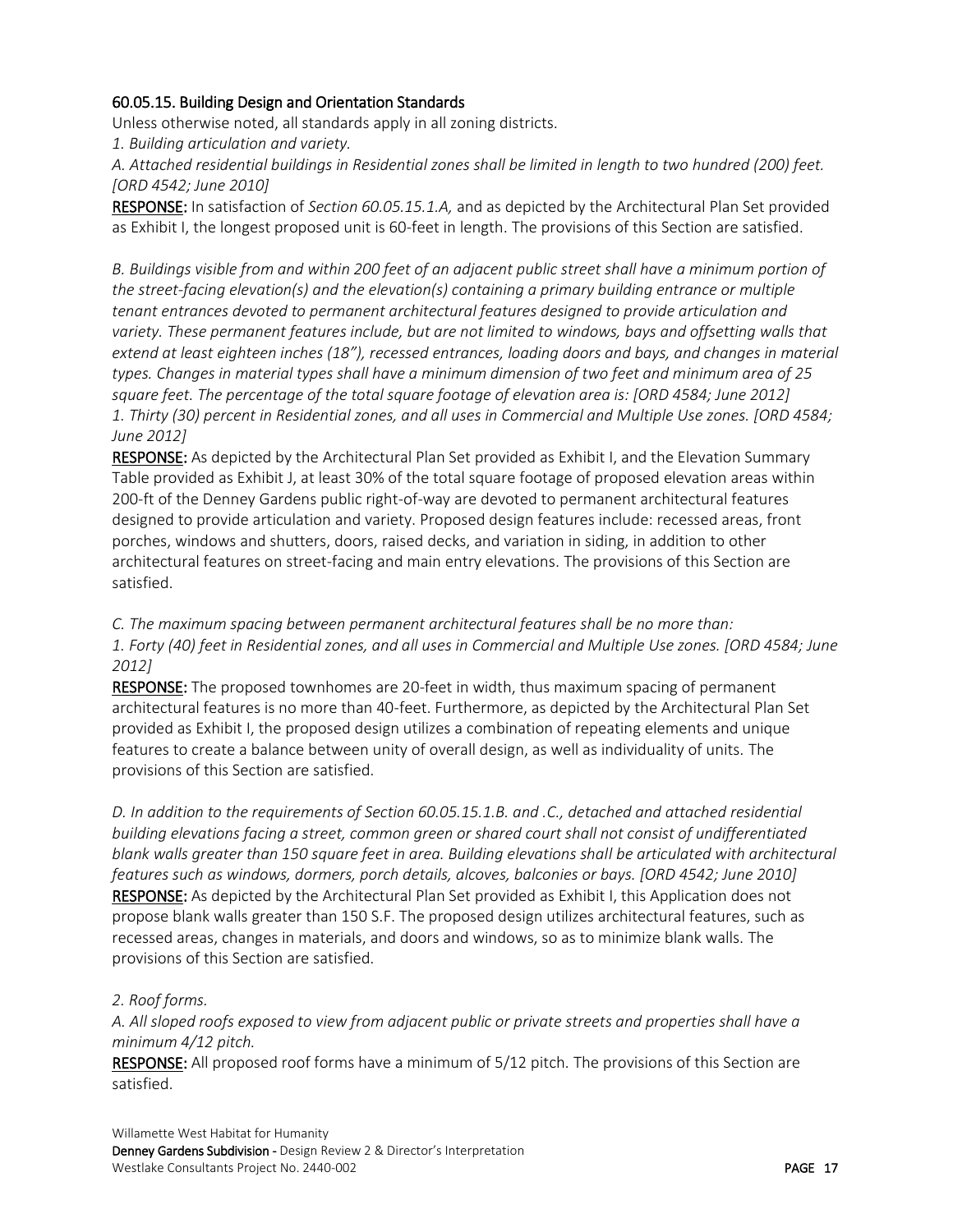*B. Sloped roofs on residential uses in residential zones and on all uses in multiple use and commercial zones shall have eaves, exclusive of rain gutters, that must project from the building wall at least twelve (12) inches. [ORD 4584; June 2012]* 

RESPONSE: All proposed roof forms include a minimum of 12-inch eave overhangs. The provisions of this Section are satisfied.

### *3. Primary building entrances.*

*A. Primary entrances, which are the main point(s) of entry where the majority of building users will enter and leave, shall be covered, recessed, or treated with a permanent architectural feature in such a way that weather protection is provided. The covered area providing weather protection shall be at least six (6) feet wide and four (4) feet deep.* 

RESPONSE: The proposed units include two basic entry designs, Units B, C, and D include a primary entrance recessed from the building façade; recessed entryway is approximately 4-feet by 12-feet, or 48 S.F.. Unit-A and Unit-A-Alt provide a roof overhang measuring 2-feet in depth by 9-feet in width, in addition to a second floor overhang which provides an additional 2-feet in depth and 19-feet in width of weather protection area. Thus, Unit-A and Unit-A-Alt primary entryways include 4-feet by 9-feet, or 36 S.F. area of weather protection. The provisions of this Section are satisfied.

### *4. Exterior building materials.*

*A. For attached residential uses in Residential zones and all residential uses in Multiple Use zones, a minimum of seventy-five (75) percent of each elevation that is visible from and within 200 feet of a public street or a public park, public plaza or other public open space, and on elevations that include a primary building entrance or multiple tenant entrances shall be double wall construction. [ORD 4542; June 2010] [ORD 4584; June 2012]* 

RESPONSE: As depicted by the Architectural Plan Set provided as Exhibit I, the proposed design incorporates double wall construction on at least 75% of each elevation which is visible from and within 200-feet of a public right-of-way, or public open space, including primary building entrances. The provisions of this Section are satisfied.

*B. For Conditional Uses in Residential zones and all uses in Commercial and Multiple Use zones (except detached residential uses fronting streets, common greens and shared courts), a maximum of thirty (30) percent of each elevation that is visible from and within 200 feet of a public street or a public park, public plaza or other public open space, and on elevations that include a primary building entrance or multiple tenant entrances may be plain, smooth, unfinished concrete, concrete block, plywood and sheet pressboard. The remaining elevation area for all applicable uses in all applicable zones shall be architecturally treated. Appropriate methods of architectural treatment shall include, but are not limited to, scoring, changes in material texture, and the application of other finish materials such as wood, rock, brick or tile wall treatment. [ORD 4542; June 2010] [ORD 4576; January 2012] [ORD 4584; June 2012]* RESPONSE: The provisions of this Section are not applicable as this Application does not propose plain, smooth, unfinished concrete, concrete block, plywood or sheet pressboard.

*C. For Conditional Uses in Residential zones and all uses in Commercial and Multiple Use zones, plain, smooth, exposed concrete and concrete block used as foundation material shall not be more than three (3) feet above the finished grade level adjacent to the foundation wall, unless pigmented, textured, or both. In Industrial districts, foundations may extend up to four (4) feet above the finished grade level. [ORD 4584; June 2012]*

RESPONSE: The provisions of this Section are not applicable, as this Application does not propose exposed foundation materials above finished grade.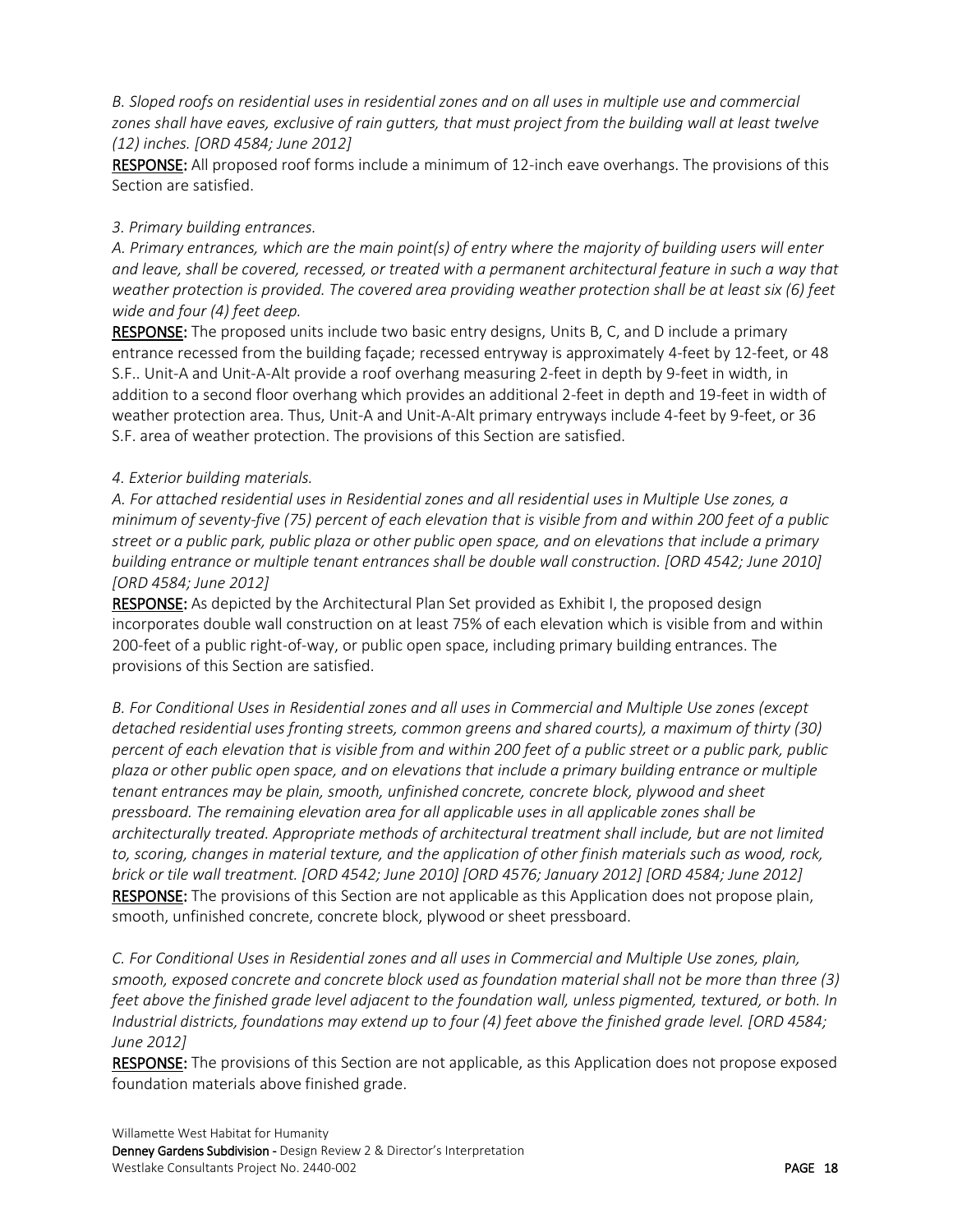### *5. Roof-mounted equipment.*

*[Omitted for brevity]* 

RESPONSE: The provisions of this Section are not applicable as this Application does not propose roofmounted equipment.

## *7. Building scale along Major Pedestrian Routes.*

*[Omitted for brevity]* 

RESPONSE: The provisions of this Section are not applicable as the subject property has frontage on SW Denney Rd., which is not identified as a major pedestrian route.

# <span id="page-18-0"></span>60.05.20. Circulation and Parking Design Standards

*Unless otherwise noted, all standards apply in all zoning districts. 1. Connections to the public street system. [Omitted for brevity]* 

RESPONSE: The provisions of this Section are not applicable as following Land Use Approval from Washington County (provided as Exhibit E), site utilities and the extension of the existing street network were constructed. As-Built Construction Documents are provided as Exhibit H.

# *2. Loading areas, solid waste facilities and similar improvements.*

### *[Omitted for brevity]*

RESPONSE: The provisions of this Section are not applicable as no loading areas, solid waste facilities, outdoor storage areas, or other similar improvements which require screening from the public view are proposed by this Application.

### *3. Pedestrian circulation.*

*A. Pedestrian connections shall be provided that link to adjacent existing and planned pedestrian facilities as specified in Tables 6.1 through 6.6 and Figures 6.1 through 6.23 of the Comprehensive Plan Transportation Element, and to the abutting public street system and on-site buildings, parking areas, and other facilities where pedestrian access is desired. Pedestrian connections shall be provided except when one or more of the following conditions exist:* 

#### *[Omitted for Brevity]*

RESPONSE: As demonstrated by Exhibit H, As-Built Construction Documents, existing on-site improvements provide pedestrian connection to the surrounding transportation network. Sidewalks provide for the safe and efficient flow of pedestrian traffic to proposed townhomes, open space tracts, the alternative parking area located on Lot 17, and the Denny Rd. public right-of-way. The provisions of this Section are satisfied.

## *B. A reasonably direct walkway connection is required between primary entrances, which are the main point(s) of entry where the majority of building users will enter and leave, and public and private streets, transit stops, and other pedestrian destinations.*

RESPONSE: As demonstrated by Exhibit H, As-Built Construction Documents, the Denney Gardens subdivision provides for the safe and efficient flow of pedestrians, including two points of access onto SW Denney Rd.: (1) walkway connection between primary entrances and sidewalks, which provide access to SW Denney Rd; (2) a nature path through Tract G, which provides pedestrian connection between the proposed units and SW Denney Rd. The provisions of this Section are satisfied.

*C. A reasonably direct pedestrian walkway into a site shall be provided for every 300 feet of street frontage or for every eight aisles of vehicle parking if parking is located between the building and the*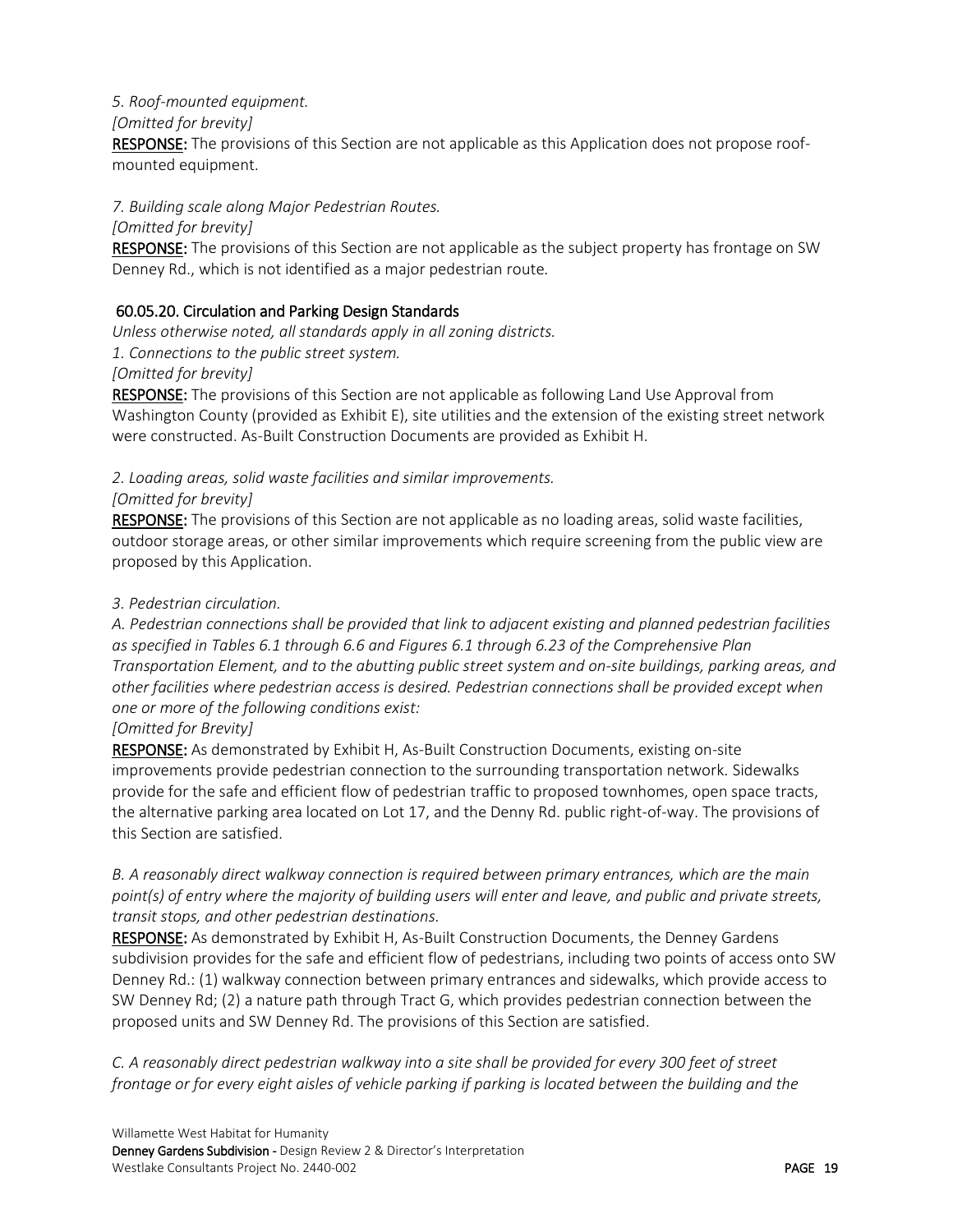*street. A reasonably direct walkway shall also be provided to any accessway abutting the site. This standard may be waived when topographic conditions, man-made features, natural areas, etc. preclude walkway extensions to adjacent properties.* 

RESPONSE: As demonstrated by Exhibit F, Recorded Final Plat, the subject property includes 190-feet of frontage on SW Denney Rd, requiring one pedestrian connection. The Denney Gardens subdivision provides two points of access onto SW Denney Rd. The provisions of this Section are satisfied.

*D. Pedestrian connections through parking lots shall be physically separated from adjacent vehicle parking and parallel vehicle traffic through the use of curbs, landscaping, trees, and lighting, if not otherwise provided in the parking lot design.* 

RESPONSE: This provision is not applicable as no pedestrian connections are proposed through parking lots. Pedestrian connections on-site are separated from vehicular circulation and parking areas by curbs and where feasible, landscaping strips.

*E. Where pedestrian connections cross driveways or vehicular access aisles a continuous walkway shall be provided, and shall be composed of a different paving material than the primary on-site paving material.*  RESPONSE: The proposed design includes the option for scored concrete at pedestrian crosswalks. The provisions of this Section are satisfied.

*F. Pedestrian walkways shall have a minimum of five (5) foot wide unobstructed clearance and shall be paved with scored concrete or modular paving materials. In the event that the Americans with Disabilities Act (ADA) contains stricter standards for any pedestrian walkway, the ADA standards shall apply. [ORD 4531; April 2010]*

RESPONSE: The proposed design includes scored concrete sidewalks which satisfy all applicable accessibility requirements regarding material, slope and transitions. The provisions of this Section are satisfied.

#### *5. Parking area landscaping.*

*A. Landscaped planter islands shall be required according to the following:* 

*1. Residential uses in residential zones, one for every eight (8) contiguous parking spaces.* 

RESPONSE: As the alternative parking area proposed on Lot 17 does not include 8 or more contiguous parking spaces, the provisions of this Subsection are not applicable.

# <span id="page-19-0"></span>60.05.25. Landscape, Open Space, and Natural Areas Design Standards.

*Unless otherwise noted, all standards apply in all zoning districts.* 

*3. Minimum landscape requirements for residential developments consisting of eight (8) or more units of Attached Housing or Compact Detached Housing. [ORD 4584; June 2012]* 

*A. Common open space shall consist of active, passive, or both open space areas, and shall be provided as follows:* 

*1. A minimum of 15% of the gross site area shall be landscaped as defined in Section 60.05.25.4. [ORD 4584; June 2012]* 

RESPONSE: The landscape plan previously approved by Washington County Case File No. 05-513- PLA/PD/S/D(R)/FP/W/V, depicts vegetated corridor planting for sensitive areas located in Tract G.

Exhibit P of this Application is a landscape plan prepared by a certified landscape architect with Laurus Designs, LLC. The proposed planting plan satisfies all applicable provisions of *Section 60.05.25.4.* The proposed landscaping plan includes plantings to be installed within front yard areas, and within all open space areas not occupied by structures, walkways, driveways, or parking spaces, including planting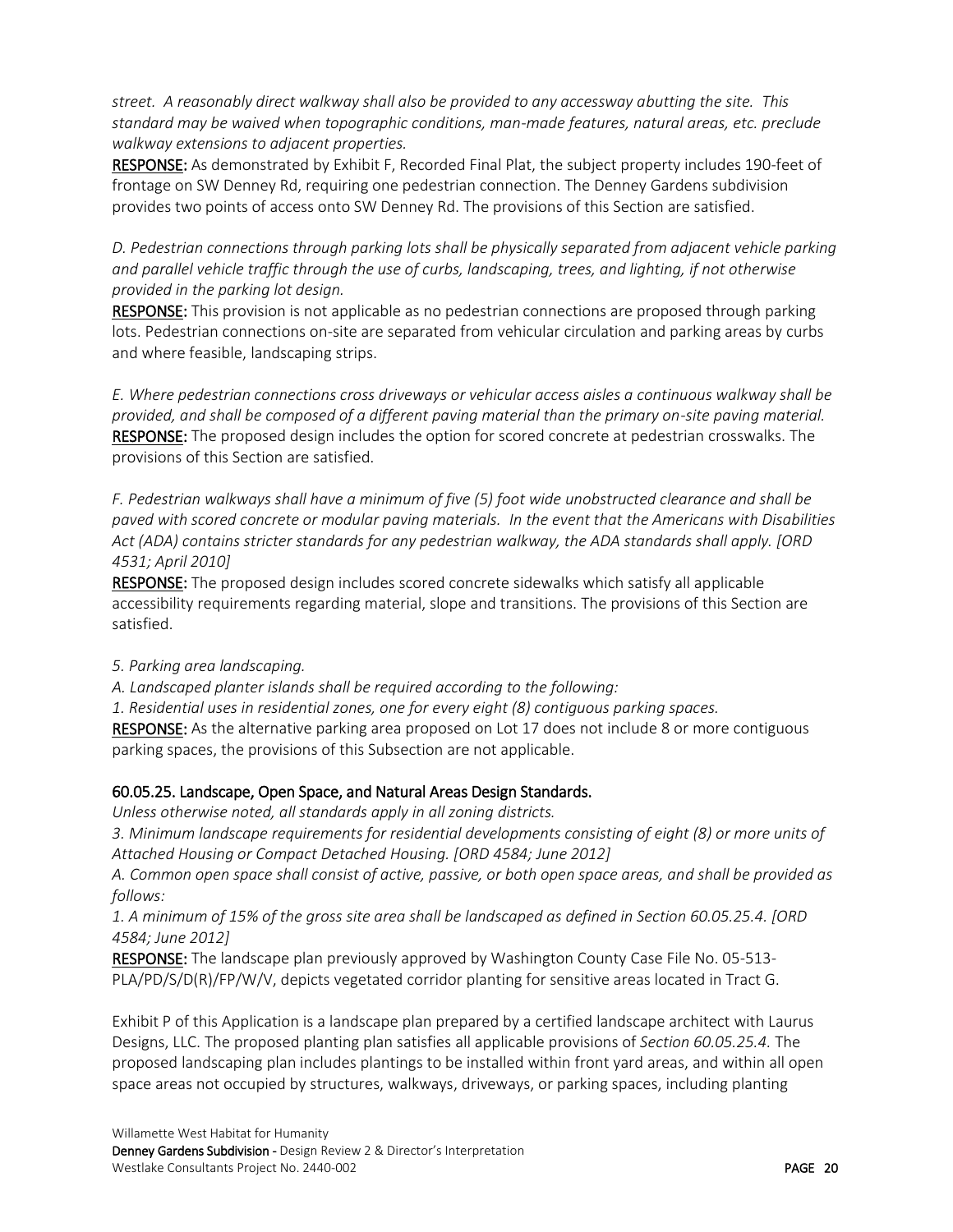adjacent to future dwellings and the additional parking area on Lot 17, as well as within Tracts B, C, D and F.

If overall landscaping areas are calculated to include 56,229 S.F. Tract G of the existing Denney Gardens final plat, landscaping totals 67,097 S.F. (64%) of the subject property. If the percentage of the site landscaped is calculated excluding Tract G, and is based solely on landscaping provided on Lot 1 through Lot 17, and Tracts B, C, D and F, landscaping totals 10,868 S.F. of 47,879 S.F. (22%) of the subject property. The provisions of this Section are satisfied.

# *B. At least twenty-five (25) percent of the total required open space area shall be active open space. [ORD 4515; September 2009] [ORD 4542; June 2010] [ORD 4584; June 2012]*

RESPONSE: The recorded Denney Gardens final plat includes 68,861 S.F. (66%) of open space. No changes to the recorded lot and tract configuration are proposed by this Application. In accordance with previous Washington County land use approval provided as Exhibit E, this Application proposes active use features including a playground and seating area to the south of Lot 1 and Lot 2 in Tract C, a 7,878 S.F. open space tract. Additionally, this Application proposes a trailhead and barbecue area to the west of Lot 13 and Lot 14 in Tract F, a 3,659 S.F. open space tract. The provisions of this Section are satisfied.

*C. For the purposes of this Section, environmentally sensitive areas shall be counted towards the minimum common open space requirement. Aboveground landscaped water quality treatment facilities shall be counted toward the minimum common open space requirement.* 

RESPONSE: Environmentally sensitive areas are identified on the subject property, and protected within Tract G. The Denney Gardens Subdivision includes 5 open space tracts totaling, 68,861 S.F. (66%) of the subject property. The provisions of this Section are satisfied.

*D. For the purposes of this Section, vehicular circulation areas and parking areas, unless provided as part of a common green or shared court, shall not be considered common open space. [ORD 4542; June 2010]*  RESPONSE: In satisfaction of this provision, this Application does not propose to consider vehicular circulation and parking areas as common open space. The provisions of this Section are satisfied.

*E. Individual exterior spaces such as outdoor patios and decks constructed to serve individual units shall count toward the common open space requirement, with the following restrictions: [ORD 4584; June 2012] 1. Only a maximum of 120 square feet per unit may count toward the requirement. [ORD 4584; June 2012] 2. Only patios and decks provided on the ground floor elevation level may count toward the requirement. [ORD 4584; June 2012]* 

RESPONSE: The provisions of this Section are not applicable as this Application does not propose to count individual exterior spaces towards the common open space requirement.

*F. Common open space shall not abut a Collector or greater classified street as identified in the City's adopted Functional Classification Plan, unless that common open space shall be allowed adjacent to these street classifications where separated from the street by a constructed barrier at least three (3) feet in height.* 

RESPONSE: As depicted by Exhibit F, Tract F and Tract G of the recorded Denney Gardens final plat abut SW Denney Rd., which has a functional classification of collector. There is an existing fence greater than 3-feet in height which separates both Tract F and Tract G from the public right-of-way. The provisions of this Section are satisfied.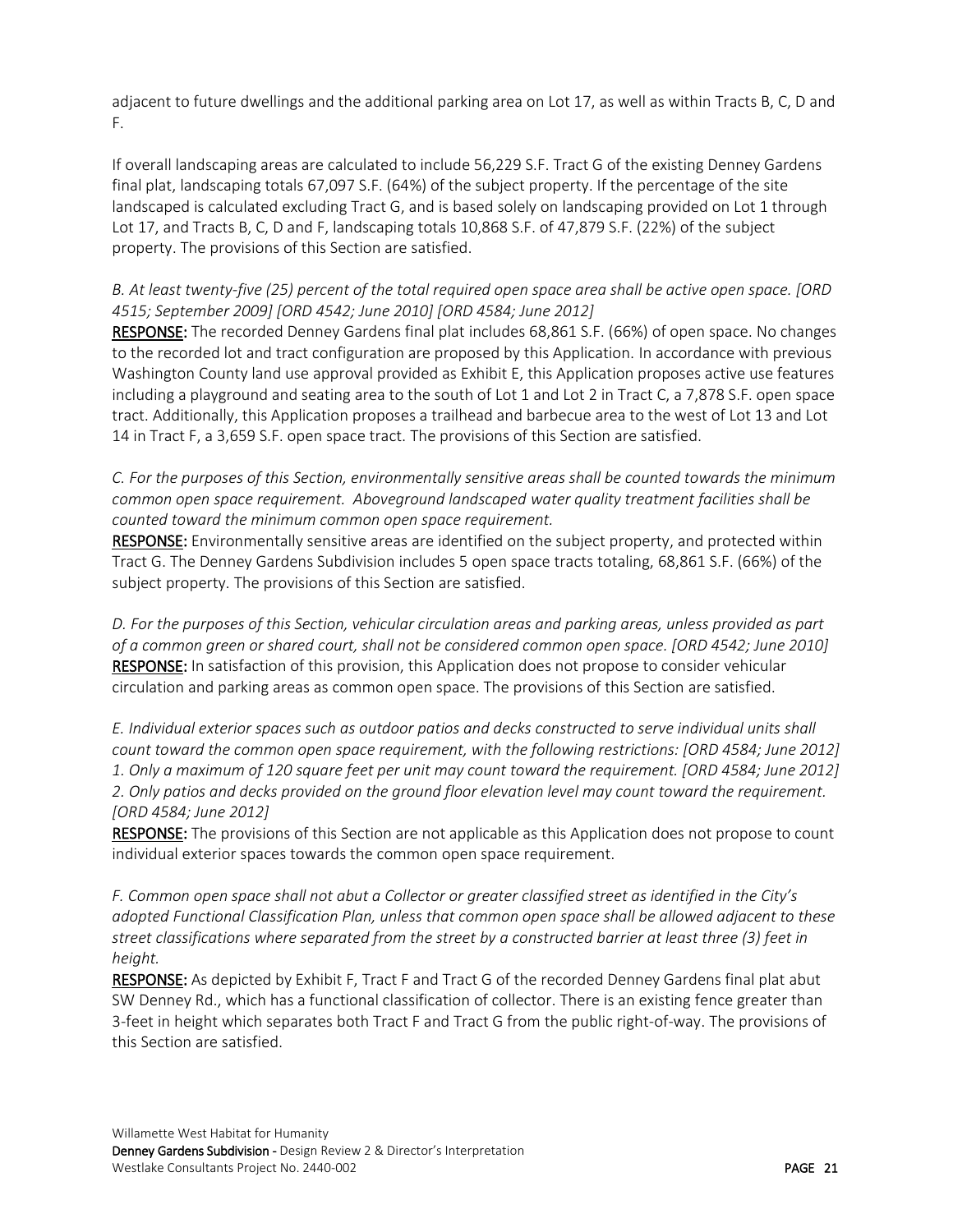*G. Common open space shall be no smaller than 640 square feet in area, shall not be divided into areas smaller than 640 square feet, and shall have minimum length and width dimensions of 20 feet. [ORD 4515; September 2009]* 

RESPONSE: The recorded Denney Gardens final plat includes 5 open space tracts, Tract B, C, D, F, and G, which range in size from 380 S.F. to 56,229 S.F. No changes to the recorded lot and tract configuration are proposed by this Application. The provisions of this Section are satisfied.

*I. Active common open spaces shall be included in all developments, and shall include at least two (2) of the following improvements:* 

- *1. A bench or other seating with a pathway or other pedestrian way;*
- *2. A water feature such as a fountain;*
- *3. A children's play structure;*
- *4. A gazebo;*
- *5. Clubhouse;*
- *6. Tennis courts;*
- *7. An indoor or outdoor sports court; or*
- *8. An indoor or outdoor swimming and/or wading pool.*

#### *9. Plaza*

RESPONSE: As conditioned by the Washington County approval provided as Exhibit E, this Application proposes active use features including a playground and seating area to the south of Lot 1 and Lot 2 in Tract C, and a trailhead and barbecue area to the west of Lot 13 and Lot 14 in Tract F. No changes to the recorded lot and tract configuration are proposed by this Application. The provisions of this Section are satisfied.

*J. The decision-making authority shall be authorized to consider other improvements in addition to those provided under subsection I, provided that these improvements provide a similar level of active common open space usage.* 

RESPONSE: This Application acknowledges this provision.

### *4. Additional minimum landscape requirements for Attached Housing and Compact Detached Housing. [ORD 4584; June 2012]*

*A. All front yard areas and all required open space areas not occupied by structures, walkways, driveways, plazas or parking spaces shall be landscaped. [ORD 4542; May 2010] [ORD 4584; June 2012]*  RESPONSE: The landscape plan previously approved by Washington County Case File No. 05-513- PLA/PD/S/D(R)/FP/W/V, depicts vegetated corridor planting for sensitive areas located in Tract G.

Exhibit P of this Application is a landscape plan prepared by a certified landscape architect with Laurus Designs, LLC. The proposed planting plan satisfies all applicable provisions of *Section 60.05.25.4.* The proposed landscaping plan includes plantings to be installed within front yard areas, and within all open space areas not occupied by structures, walkways, driveways, or parking spaces, including planting adjacent to future dwellings and the additional parking area on Lot 17, as well as within Tracts B, C, D and F. The provisions of this Section are satisfied.

*B. Landscaping shall include live plants or landscape features such as fountains, ponds or other landscape elements. Bare gravel, rock, bark and similar materials are not a substitute for plant cover, and shall be limited to no more than twenty-five (25) percent of the landscape area.*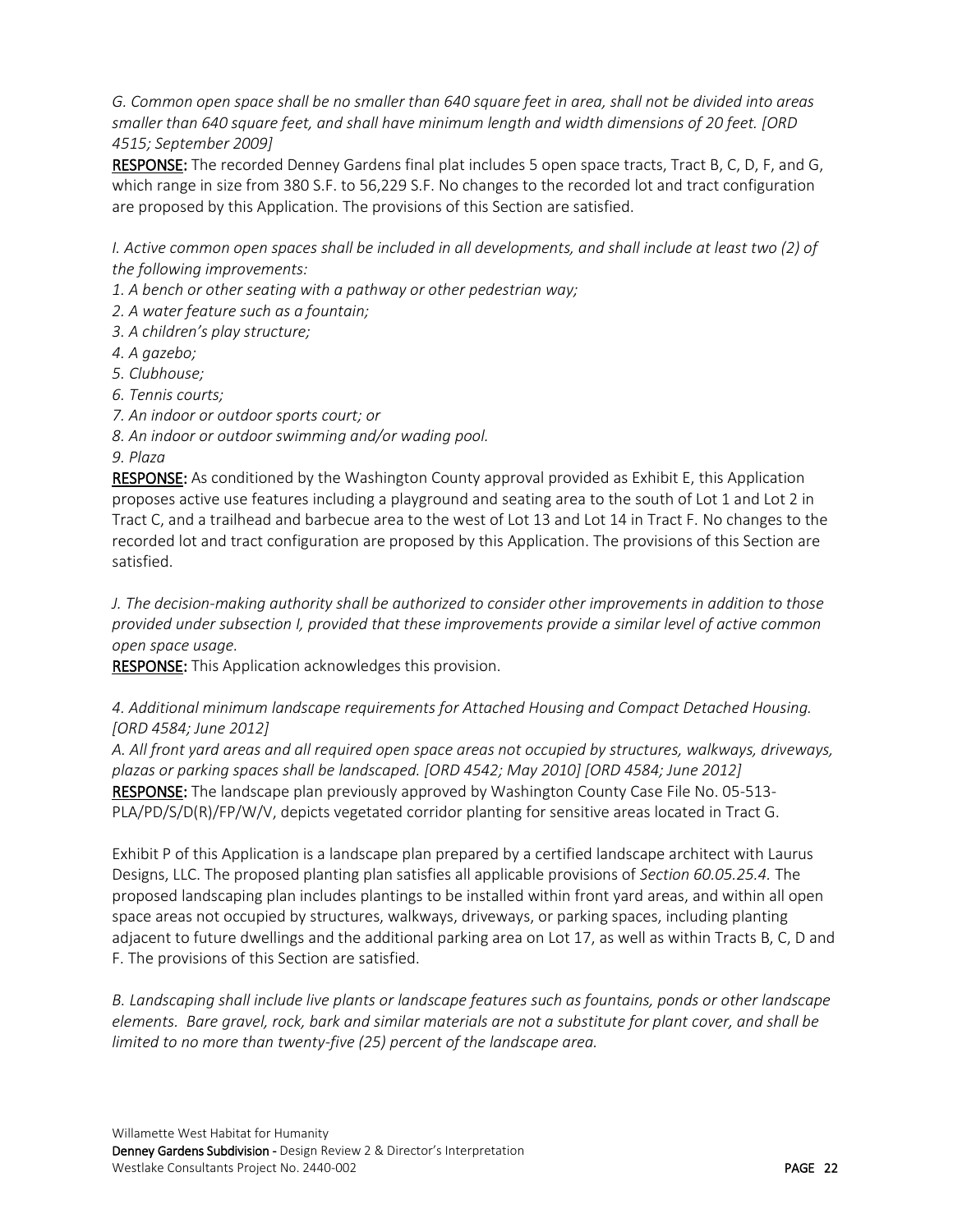RESPONSE: As demonstrated by Landscaping Plan provided as Exhibit P, proposed landscaping includes live plants. Bark, rock, gravel, and similar materials are limited to less than 25% of landscape areas. The provisions of this Section are satisfied.

*C. For the purposes of this Section, vehicular circulation areas and parking areas, unless provided as part of a shared court, shall not be considered landscape area. [ORD 4515; September 2009] [ORD 4542; June 2010]* 

RESPONSE: In satisfaction of this provision, this Application does not propose to count vehicular circulation or parking areas towards landscape area requirements. The provisions of this Section are satisfied.

*D. All street-facing building elevations shall have landscaping along their foundation. When a porch obstructs a foundation, landscaping shall be installed along the outer edge of the porch. This landscaping requirement shall not apply to portions of the building facade that provide access for pedestrians or vehicles to the building, or for plazas adjacent to the building. The foundation landscaping shall meet the following minimum standards:* 

*1. The landscaped area shall be at least three (3) feet wide; and,* 

*2. For every three (3) lineal feet of foundation, an evergreen shrub having a minimum mature height of twenty-four (24) inches shall be planted; and,* 

*3. Groundcover plants shall be planted in the remainder of the landscaped area.* 

RESPONSE: The Landscaping Plan provided as Exhibit P satisfies all applicable provisions of this Subsection.

*E. The following minimum planting requirements for required landscaped areas shall be complied with. These requirements shall be used to calculate the total number of trees and shrubs to be included within the required landscape area:*

*1. One (1) tree shall be provided for every eight hundred (800) square feet of required landscaped area. Evergreen trees shall have a minimum planting height of six (6) feet. Deciduous trees shall have a minimum caliper of 1.5 inches at time of planting.* 

*2. One (1) evergreen shrub having a minimum mature height of forty-eight (48) inches shall be provided for every four hundred (400) square feet of required landscaped area.* 

*3. Live ground cover consisting of low-height plants, or shrubs, or grass shall be planted in the portion of the landscaped area not occupied by trees or evergreen shrubs. Bare gravel, rock, bark or other similar materials may be used, but are not a substitute for ground cover plantings, and shall be limited to no more than twenty-five (25) percent of the required landscape area.* 

RESPONSE: The Landscaping Plan provided as Exhibit P satisfies all applicable provisions of this Subsection.

*F. A hard surface pedestrian plaza or combined hard surface and soft surface pedestrian plaza, if proposed shall be counted towards meeting the minimum landscaping requirement, provided that the hard-surface portion of the plaza shall not exceed twenty-five (25) percent of the minimum landscaping requirement. When a shared court is utilized in a residential development in a Multiple Use zone, hard surface areas shall not exceed seventy-five (75) percent of the minimum landscaping requirement. A hard surface area shall be comprised of the following: [ORD 4542; June 2010] [ORD 4584; June 2012] [Omitted for Brevity]* 

RESPONSE: The provisions of this Section are not applicable as no pedestrian plazas are proposed by this Application.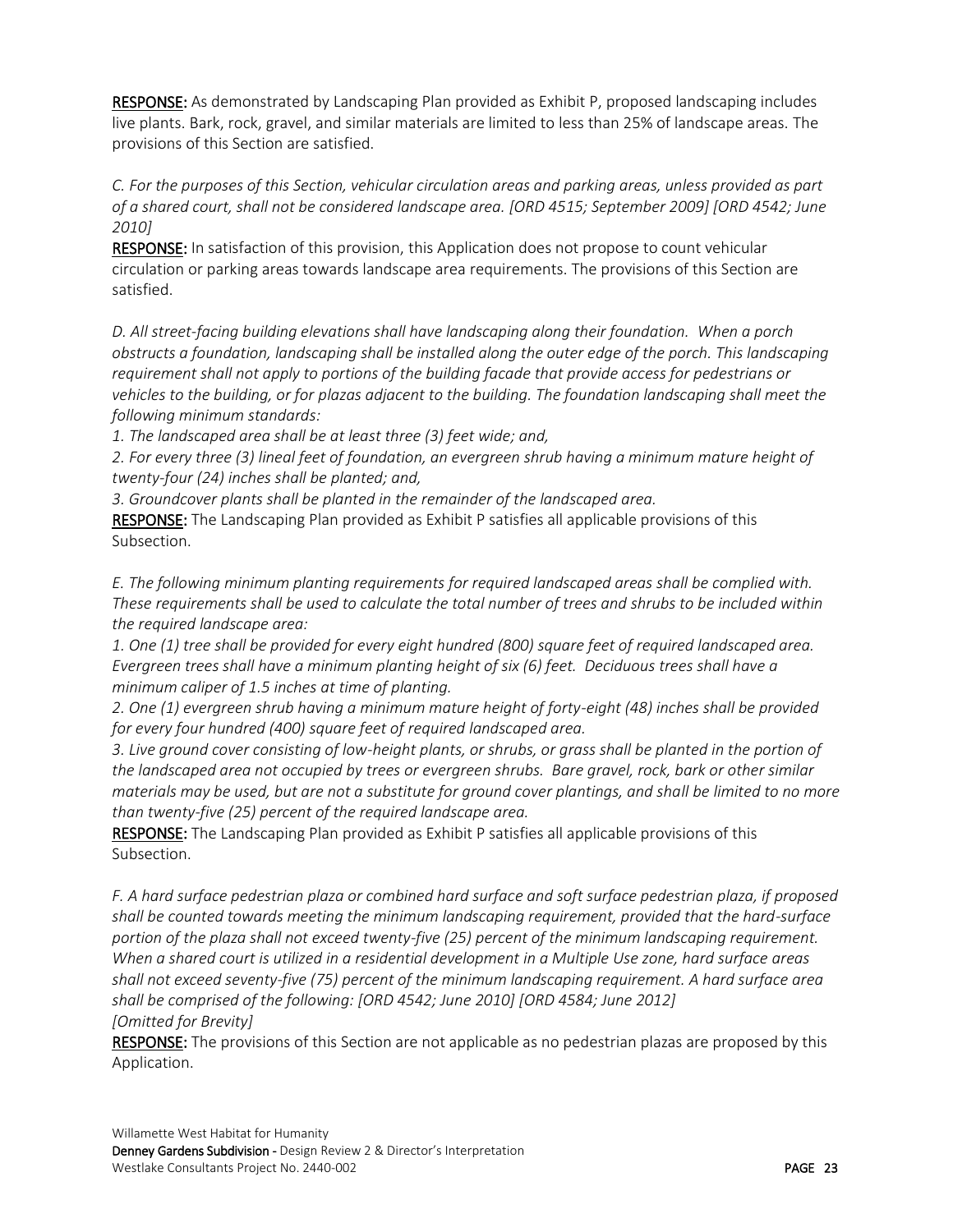*13. Landscape buffering and screening. All new development and redevelopment in the City subject to Design Review shall comply with the landscape buffering requirements of Table 60.05-2. and the following standards.*

#### *[Omitted for Brevity]*

RESPONSE: The subject property is designated R-5 zoning, and abuts R-5 zoning designations to east, west and south. The subject property abuts a commercial development to the north. As per *Section 60.05.25.13.A.4,* buffer standards do not apply along property lines where there is an open space dedication at least 40-feet in width. As Tract G, a 56,229 S.F. open space tract, abuts the existing commercial development to the north of the subject property, the provisions of this Subsection are not applicable to the proposed development.

### <span id="page-23-0"></span>60.05.30. Lighting Design Standards.

#### *Unless otherwise noted, all standards apply in all zoning districts.*

*1. Adequate on-site lighting and minimal glare on adjoining properties. [ORD 4584; June 2012]*  RESPONSE: Exhibit M depicts the as-built lighting on the subject property as approved by Washington County. A lighting plan for the proposed lighting on Lot 17 is provided as Exhibit Q. In satisfaction of *Section 60.05.30.1.,* existing and proposed lighting promotes minimal glare on adjoining properties. The provisions of this Section are satisfied.

*A. Lighting shall be provided at lighting levels for development and redevelopment in all zoning districts consistent with the City's Technical Lighting Standards.* 

RESPONSE: Existing and proposed lighting is consistent with all applicable provisions of the City's *Technical Lighting Standards*. The provisions of this Section are satisfied.

#### *B. Lighting shall be provided in vehicular circulation areas and pedestrian circulation areas.*

RESPONSE: There are existing street lights which are adequate to serve the existing vehicular circulation areas, and proposed pedestrian circulation areas on the subject property. As depicted the lighting plan provided as Exhibit Q, additional lighting is proposed in the alternative parking area on Lot 17. The provisions of this Section are satisfied.

#### *C. Lighting shall be provided in pedestrian plazas, if any developed.*

RESPONSE: The provisions of this Section are not applicable as this Application does not propose any pedestrian plazas.

#### *D. Lighting shall be provided at building entrances.*

RESPONSE: All proposed units include lighting at building entrances in satisfaction of this provision. The provisions of this Section are satisfied.

*E. Canopy lighting shall be recessed so that the bulb or lens is not visible from a public right-of-way.*  RESPONSE: This Application acknowledges that canopy lighting must be recessed and may not be visible from public rights-of-way. The provisions of this Section are satisfied.

#### *2. Pedestrian-scale on-site lighting.*

*A. Pole-mounted Luminaires shall comply with the City's Technical Lighting Standards, and shall not exceed a maximum of:* 

*1. Fifteen (15) feet in height for on-site pedestrian paths of travel.* 

RESPONSE: On-site pedestrian path lighting does not exceed 15-feet in height. The provisions of this Section are satisfied.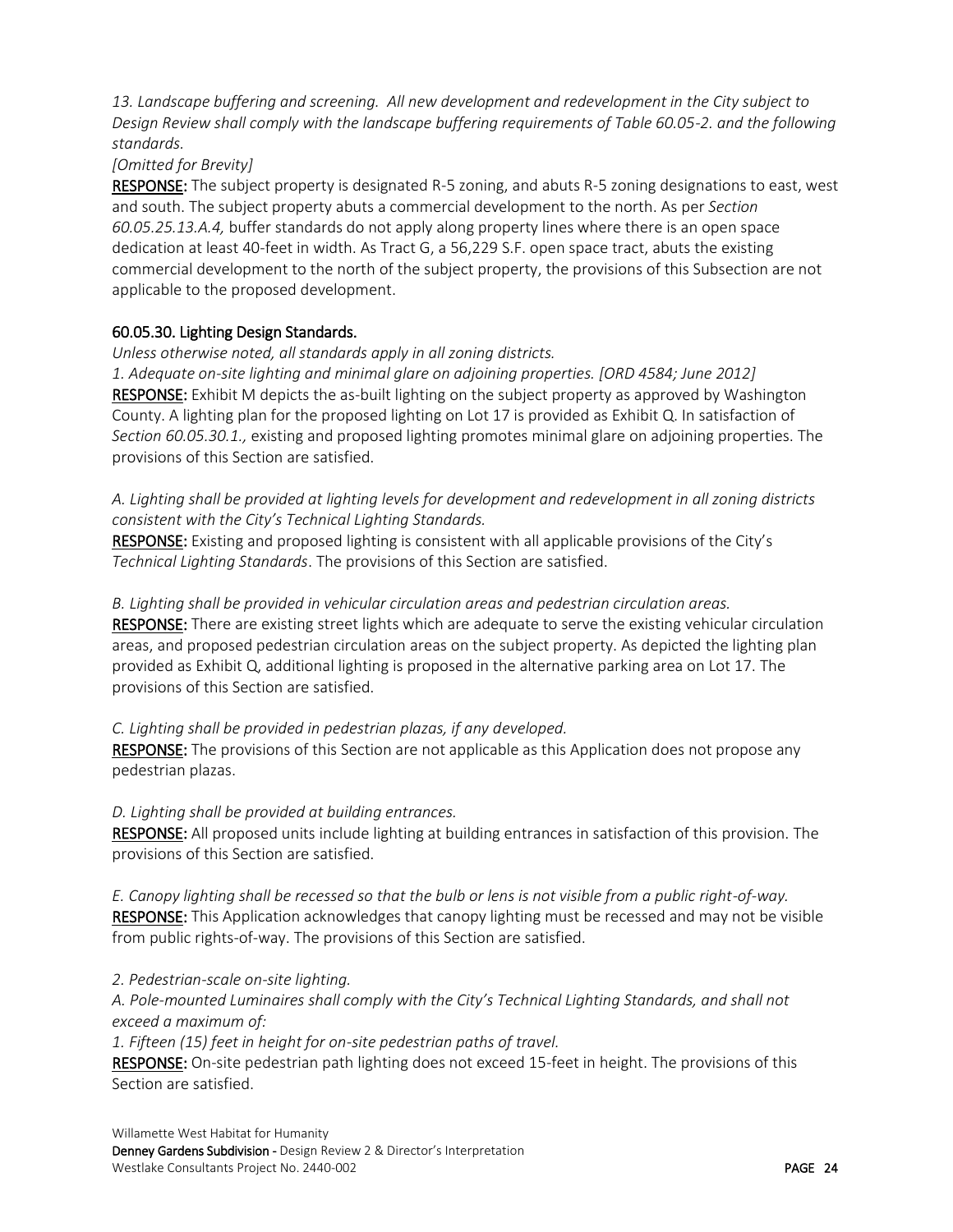*2. Twenty (20) feet in height for on-site vehicular circulation areas for residential uses in Residential zoning districts.* 

RESPONSE: On-site vehicular circulation area lighting does not exceed 20-feet in height. The provisions of this Section are satisfied.

*5. The height of the poles for on-site pedestrian ways and onsite vehicular circulation areas shall be measured from the site's finished grade.* 

RESPONSE: This Application acknowledges this provision.

*7. The poles and bases for pole-mounted luminaires shall be finished or painted a non-reflective color.*  RESPONSE: Pole-mounted luminaries are finished or painted with a non-reflective color. This provision is satisfied.

*B. Non-pole-mounted luminaires shall comply with the City's Technical Lighting Standards.*  RESPONSE: All non-pole-mounted luminaries satisfy all applicable provisions of the City's *Technical Lighting Standards.* The provisions of this Section are satisfied.

*C. Lighted bollards when used to delineate on-site pedestrian and bicycle pathways shall have a maximum height of forty-eight (48) inches.*

RESPONSE: This Application acknowledges this provision.

# <span id="page-24-0"></span>60.30. OFF-STREET PARKING.

### <span id="page-24-1"></span>60.30.05. Off-Street Parking Requirements.

*Parking spaces shall be provided and satisfactorily maintained by the owner of the property for each building or use which is erected, enlarged, altered, or maintained in accordance with the requirements of Sections 60.30.05. to 60.30.20.* 

RESPONSE: As detailed via this narrative and supporting documentation adequate parking is provided to serve the proposed development, and will be maintained by current and future owners of the subject property, in accordance with the requirements of *Section 60.30.05.* through *Section 60.30.20.* The provisions of this Section are satisfied.

*1. Availability. Required parking spaces shall be available for parking operable passenger automobiles and bicycles of residents, customers, patrons and employees and shall not be used for storage of vehicles or materials or for parking of trucks used in conducting the business or use.* 

RESPONSE: Sufficient parking for each proposed dwelling is provided on the subject property, and will be available to future residents. The provisions of this Section are satisfied.

*2. Vehicle Parking. Vehicle parking shall be required for all development proposed for approval after November 6, 1996 unless otherwise exempted by this ordinance. The number of required vehicle parking spaces shall be provided according to Section 60.30.10.5.* 

RESPONSE: This Application proposes adequate vehicle parking for each proposed dwelling, in accordance with *Section 60.30.10.5.* The provisions of this Section are satisfied.

# <span id="page-24-2"></span>60.30.10. Number of Required Parking Spaces.

*2. Parking Categories* 

*B. Bicycle Categories. The required minimum number of short-term and long-term bicycle parking spaces for each land use is listed in Section 60.30.10.5.*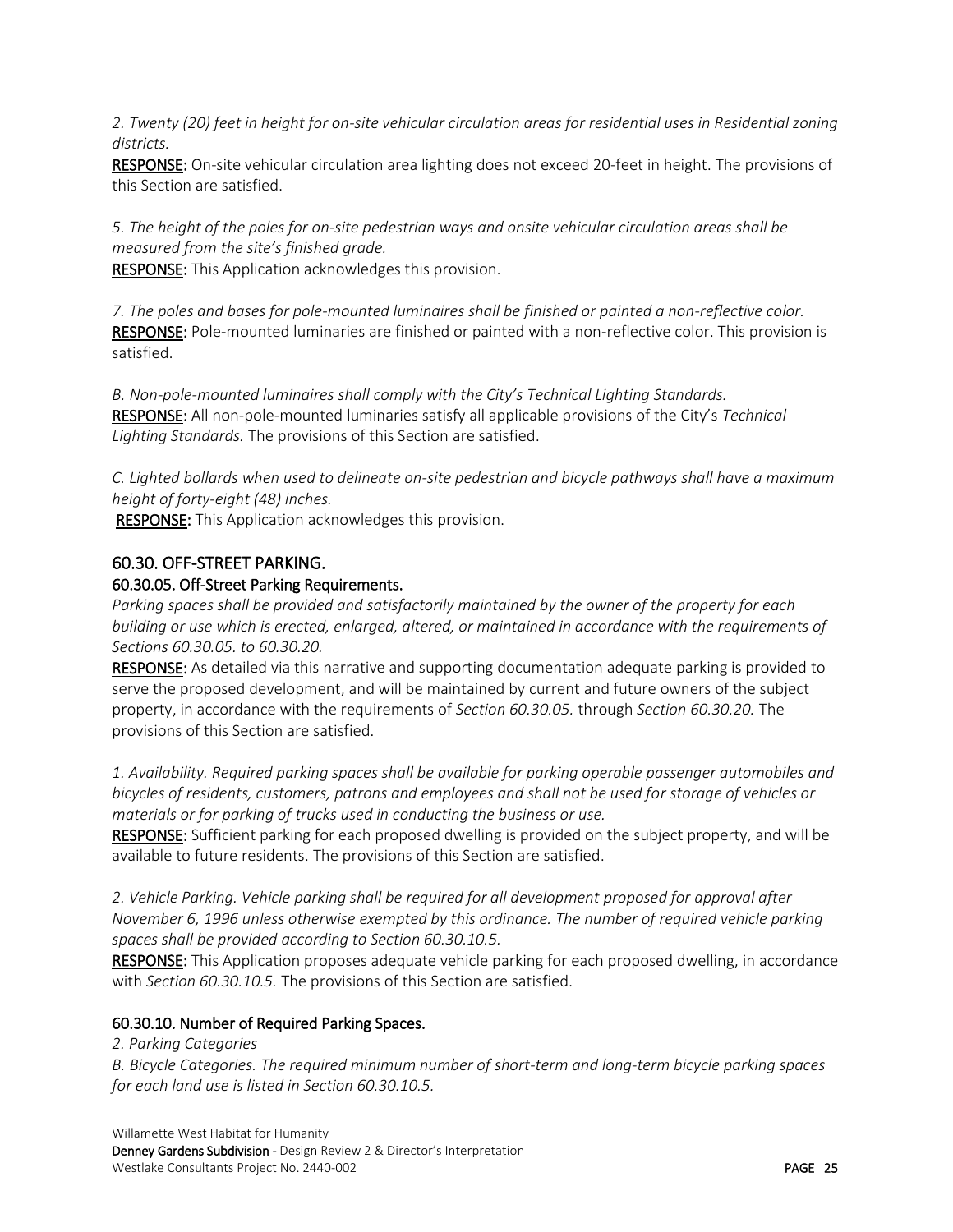RESPONSE: As stipulated by *Section 60.30.10.5.B Parking Ratio Requirements for Bicycles, bicycle parking* requirements are not applicable to single family attached dwellings.

#### *5. Parking Tables*

#### *[Omitted for Brevity]*

RESPONSE: Unit-B and Unit-D styles (Lots 9-11) are two-bedroom dwellings, and thus require 1.5-parking spaces per unit. All other proposed unit designs (Lots 1-8 and 12-16) are three or more bedroom dwellings, and thus require 1.75 parking spaces per unit. Accordingly, as per *Section 60.30.10.5.A Parking Ratio Requirements for Motor Vehicles,* the proposed development requires a total of 27.25 parking spaces.

As per Washington County Case File No. 05-513-PLA/PD/S/D(R)/FP/W/V, the Denney Gardens subdivision was previously conditioned to provide 3 parking spaces per dwelling unit, for a total of 48 parking spaces. As proposed, units on Lot 1 and Lot 2, and Lot 9 through Lot 16 provide two parking spaces in a garage. An alternative dwelling design of units on Lot 3 through Lot 8 provides one parking space in a garage and one parking space in a driveway. Furthermore, six on-street parking spaces are provided on the eastern boundary of the handle portion of Tract A, in addition to ten off-street parking spaces provided in the alternative parking area on Lot 17. Thus, in satisfaction of the City Beaverton parking standards, as well as the previous Washington County decision affecting the subject property, the proposed development provides a total of 48 parking spaces. The provisions of this Section are satisfied.

*8. Residential Parking Dimensions. For all residential uses, any required parking space shall not be less than 8 1/2 feet wide and 18 1/2 feet long. (See also Section 60.30.15. (Off-Street Parking Lot Design) for other standards.) [ORD 4312; July 2004] 9. Parking Space Calculation.* 

RESPONSE: As depicted by the Lot 17 Parking Plan provided as Exhibit K, proposed parking spaces are a minimum of 8.5-feet in width and 18.5-feet in length. The provisions of this Section are satisfied.

#### *10. Location of Vehicle Parking.*

*A. All required off-street parking spaces shall be provided on the same property upon which the use requiring the parking is located. By approving a Parking Determination application for Shared Parking, the Decision Making Authority may permit the required off-street parking spaces to be located on any property within 500 feet of the property upon which the use requiring the parking is located for uses within Residential, Commercial, and Industrial zoning districts, or on any lot within any distance for uses within Multiple Use zoning districts. [ORD 4107; May 2000] [ORD 4224; August 2002] [ORD 4462; January 2008] [ORD 4706; May 2017]* 

RESPONSE: All proposed parking is provided in a safe and efficient manner, and is conveniently located on the subject property. The provisions of this Section are satisfied.

#### <span id="page-25-0"></span>60.30.15. Off-Street Parking Lot Design.

#### *[Omitted for Brevity]*

RESPONSE: This Application proposes that Lot 17 of the Denney Gardens plat serve as an alternative parking area. Proposed parking stalls are configured at 90-degree angles. As depicted by the Lot 17 Parking Plan provided as Exhibit K, in satisfaction of *Section 60.30.15,* stalls are a minimum of 8.5-feet in width, and 18.5-feet in length, and the proposed drive aisle is at least 24-feet in width. The provisions of this Section are satisfied.